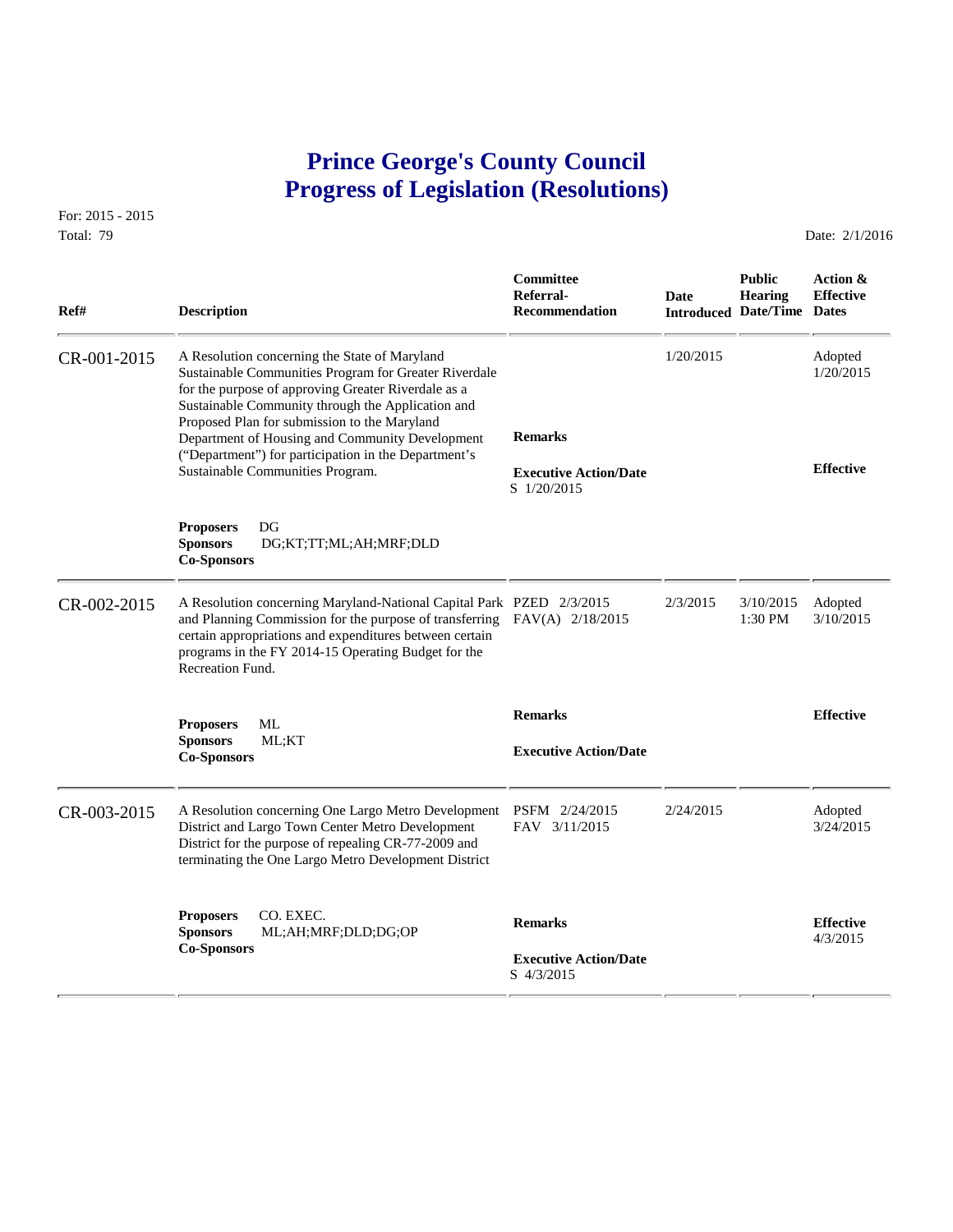**Co-Sponsors** 

## **For: 2015-2015 Prince George's County Council** Page 2 of 19<br>**Prince George's County Council** Page 2 of 19<br>**Progress of Legislation (Resolutions)** Date: 2/1/2016 **Progress of Legislation (Resolutions)**

| Ref#        | <b>Description</b>                                                                                                                                                                                                                                                                                                                                                                                                                                                                                                                                                                                                                                                                                                                                                    |                                                                                                                                                                                                                                                                                                                                                                                                                                                                                                                                                                                                                                                      | Committee<br>Referral-<br>Recommendation                                     | Date<br><b>Introduced</b> | <b>Public</b><br><b>Hearing</b><br>Date/Time | Action &<br><b>Effective</b><br><b>Dates</b> |
|-------------|-----------------------------------------------------------------------------------------------------------------------------------------------------------------------------------------------------------------------------------------------------------------------------------------------------------------------------------------------------------------------------------------------------------------------------------------------------------------------------------------------------------------------------------------------------------------------------------------------------------------------------------------------------------------------------------------------------------------------------------------------------------------------|------------------------------------------------------------------------------------------------------------------------------------------------------------------------------------------------------------------------------------------------------------------------------------------------------------------------------------------------------------------------------------------------------------------------------------------------------------------------------------------------------------------------------------------------------------------------------------------------------------------------------------------------------|------------------------------------------------------------------------------|---------------------------|----------------------------------------------|----------------------------------------------|
| CR-004-2015 | Act of 1964.                                                                                                                                                                                                                                                                                                                                                                                                                                                                                                                                                                                                                                                                                                                                                          | The County is filing grant applications for Fiscal Year<br>2016 with the Maryland Transit Administration (MTA) of FAV<br>the Maryland Department of Transportation<br>(MDOT). The applications require that the resolution<br>verify the local government will meet certain State and<br>federal requirements. The MTA also requires the<br>resolution to state that local government will share in<br>project costs. Further, as an applicant for funds provided<br>under the Federal Transit Act through the United States<br>Department of Transportation, a local jurisdiction must<br>affirm they will comply with Title VI of the Civil Rights | THE 3/10/2015<br>3/26/2015<br><b>Remarks</b><br><b>Executive Action/Date</b> | 3/10/2015                 |                                              | Adopted<br>3/31/2015<br><b>Effective</b>     |
|             | <b>Proposers</b><br><b>Sponsors</b><br><b>Co-Sponsors</b>                                                                                                                                                                                                                                                                                                                                                                                                                                                                                                                                                                                                                                                                                                             | CO. EXEC.<br>TT;ML;MRF;DLD;DG;DT;OP                                                                                                                                                                                                                                                                                                                                                                                                                                                                                                                                                                                                                  |                                                                              |                           |                                              |                                              |
| CR-005-2015 | <b>Station Project</b>                                                                                                                                                                                                                                                                                                                                                                                                                                                                                                                                                                                                                                                                                                                                                | A Resolution concerning the Adequate Public Safety<br>Facilities Surcharge for the purpose of approving a partial FAV 4/2/2015<br>waiver of the adequate public safety facilities surcharge<br>for all residential units within the mixed-use Carrollton                                                                                                                                                                                                                                                                                                                                                                                             | PSFM 3/17/2015                                                               | 3/17/2015                 |                                              | Adopted<br>4/14/2015                         |
|             |                                                                                                                                                                                                                                                                                                                                                                                                                                                                                                                                                                                                                                                                                                                                                                       | CO. EXEC.                                                                                                                                                                                                                                                                                                                                                                                                                                                                                                                                                                                                                                            | <b>Remarks</b>                                                               |                           |                                              | <b>Effective</b>                             |
|             | <b>Proposers</b><br><b>Sponsors</b><br><b>Co-Sponsors</b>                                                                                                                                                                                                                                                                                                                                                                                                                                                                                                                                                                                                                                                                                                             | AH;DLD;DG;DT                                                                                                                                                                                                                                                                                                                                                                                                                                                                                                                                                                                                                                         | <b>Executive Action/Date</b><br>S 4/22/2015                                  |                           |                                              |                                              |
| CR-006-2015 |                                                                                                                                                                                                                                                                                                                                                                                                                                                                                                                                                                                                                                                                                                                                                                       | A Resolution concerning the rules and regulations<br>governing the implementation and administration of the<br>Fair Criminal Record Screening Standards                                                                                                                                                                                                                                                                                                                                                                                                                                                                                              | PSFM 3/17/2015<br>FAV 4/2/2015                                               | 3/17/2015                 |                                              | Adopted<br>4/14/2015                         |
|             | <b>Proposers</b><br><b>Sponsors</b><br><b>Co-Sponsors</b>                                                                                                                                                                                                                                                                                                                                                                                                                                                                                                                                                                                                                                                                                                             | CO. EXEC.<br>KT;DT                                                                                                                                                                                                                                                                                                                                                                                                                                                                                                                                                                                                                                   | <b>Remarks</b><br><b>Executive Action/Date</b>                               |                           |                                              | <b>Effective</b>                             |
| CR-007-2015 | A Resolution concerning the College Park – Riverdale<br>Park Transit District Overlay Zone for the purpose of<br>approving, with revisions, as an Act of the County<br>Council of Prince George's County, Maryland, sitting as<br>the District Council, the College Park-Riverdale Park<br>Transit District Development Plan (TDDP) and Transit<br>District Overlay Zoning Map Amendment (TDOZMA),<br>thereby setting forth and adopting detailed zoning<br>proposals in Planning Areas 66 and 68 for the area<br>generally bounded by the College Park Airport to the<br>north; the Metrorail / MARC / CSX tracks to the west; the<br>residential portion of the Town of Riverdale Park to the<br>south; and the Northeast Branch Stream Valley Park to<br>the east. | <b>Remarks</b>                                                                                                                                                                                                                                                                                                                                                                                                                                                                                                                                                                                                                                       | 3/17/2015                                                                    |                           | Adopted<br>3/17/2015                         |                                              |
|             |                                                                                                                                                                                                                                                                                                                                                                                                                                                                                                                                                                                                                                                                                                                                                                       | <b>Executive Action/Date</b>                                                                                                                                                                                                                                                                                                                                                                                                                                                                                                                                                                                                                         |                                                                              |                           | <b>Effective</b>                             |                                              |
|             | <b>Proposers</b><br><b>Sponsors</b>                                                                                                                                                                                                                                                                                                                                                                                                                                                                                                                                                                                                                                                                                                                                   | DG<br>DG;MRF;DLD;DT;AH                                                                                                                                                                                                                                                                                                                                                                                                                                                                                                                                                                                                                               |                                                                              |                           |                                              |                                              |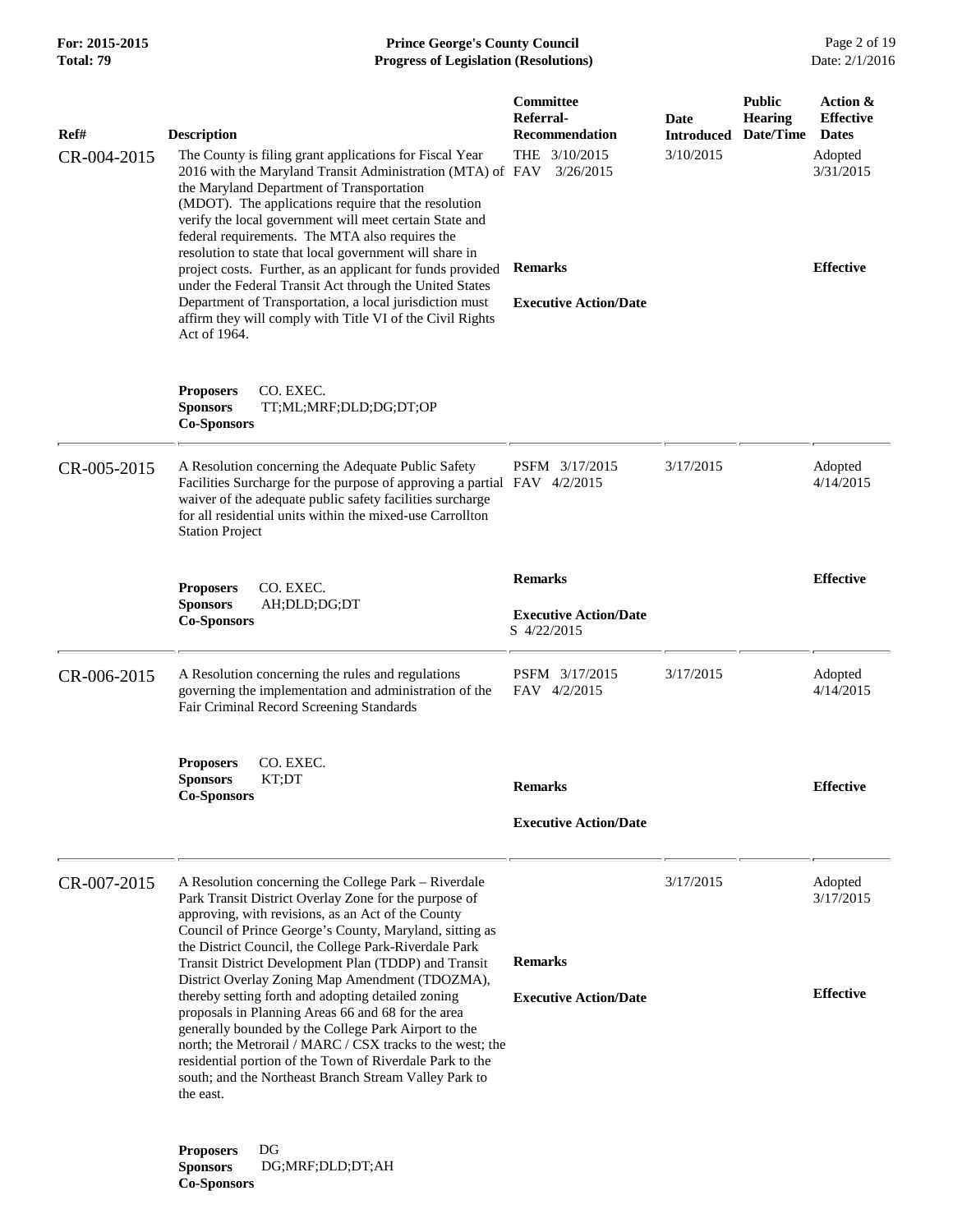| Ref#        | <b>Description</b>                                                                                                                                                                                                                                                         | Committee<br>Referral-<br><b>Recommendation</b>               | <b>Date</b><br><b>Introduced</b> | <b>Public</b><br><b>Hearing</b><br>Date/Time | Action &<br><b>Effective</b><br><b>Dates</b>                              |
|-------------|----------------------------------------------------------------------------------------------------------------------------------------------------------------------------------------------------------------------------------------------------------------------------|---------------------------------------------------------------|----------------------------------|----------------------------------------------|---------------------------------------------------------------------------|
| CR-008-2015 | A Resolution approving the Prince George's County<br>Fiscal Year (FY) 2016-2020 Consolidated Plan for<br>Housing and Community Development                                                                                                                                 | THE $3/24/2015$<br>$FAV(A)$ 5/7/2015                          | 3/24/2015                        | 4/14/2015<br>7:00 AM                         | Adopted<br>5/12/2015                                                      |
|             | CO. EXEC.<br><b>Proposers</b><br><b>Sponsors</b><br>TT;ML;AH;DLD;DT;OP<br><b>Co-Sponsors</b>                                                                                                                                                                               | <b>Remarks</b><br><b>Executive Action/Date</b><br>S 5/13/2015 |                                  |                                              | <b>Effective</b>                                                          |
| CR-009-2015 | A Resolution approving and adopting the Prince George's THE 3/24/2015<br>County Fiscal Year 2016 Annual Action Plan for Housing FAV(A) 5/7/2015<br>and Community Development                                                                                               |                                                               | 3/24/2015                        | 4/14/2015<br>$7:00 \text{ PM}$               | Adopted<br>5/12/2015                                                      |
|             | CO. EXEC.<br><b>Proposers</b><br><b>Sponsors</b><br>TT;ML;AH;DLD;OP<br><b>Co-Sponsors</b>                                                                                                                                                                                  | <b>Remarks</b><br><b>Executive Action/Date</b><br>S 5/13/2015 |                                  |                                              | <b>Effective</b>                                                          |
| CR-010-2015 | A Resolution amending the Salary Plan of Prince<br>George's County to provide for the continuation of certain FAV 4/2/2015<br>military leave benefits                                                                                                                      | PSFM 3/24/2015                                                | 3/24/2015                        |                                              | Adopted<br>4/14/2015                                                      |
|             | CO. EXEC.<br><b>Proposers</b><br><b>Sponsors</b><br>TT;ML;AH;MRF;DLD;DG<br><b>Co-Sponsors</b>                                                                                                                                                                              | <b>Remarks</b><br><b>Executive Action/Date</b>                |                                  |                                              | <b>Effective</b><br>4/14/2015                                             |
| CR-011-2015 | A Resolution concerning Maryland-National Capital Park PZED 3/24/2015<br>& Planning Commission for the purpose of transferring<br>certain appropriations between certain projects in the<br>Fiscal Year 2015 Capital Budget for the Department of<br>Parks and Recreation. | FAV 4/7/2015                                                  | 3/24/2015                        | 4/14/2015<br>2:30 PM                         | Adopted<br>4/14/2015<br>Reconsidered<br>4/14/2015<br>Adopted<br>4/14/2015 |
|             | M-NCPPC<br><b>Proposers</b>                                                                                                                                                                                                                                                | <b>Remarks</b>                                                |                                  |                                              |                                                                           |
|             | <b>Sponsors</b><br>AH<br><b>Co-Sponsors</b>                                                                                                                                                                                                                                | <b>Executive Action/Date</b>                                  |                                  |                                              |                                                                           |
|             |                                                                                                                                                                                                                                                                            |                                                               |                                  |                                              | <b>Effective</b>                                                          |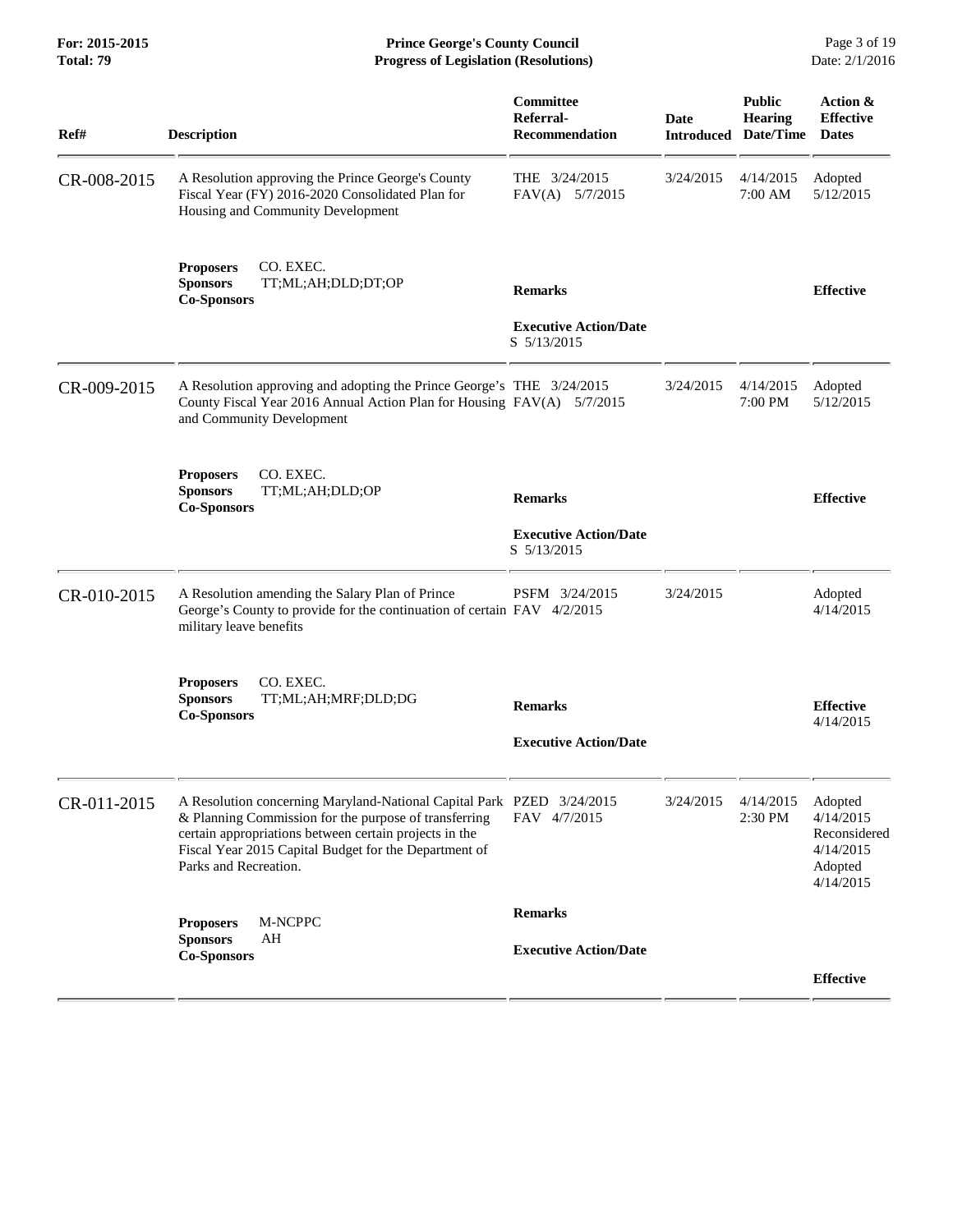| For: 2015-2015<br>Total: 79 | <b>Prince George's County Council</b><br>Date: 2/1/2016<br><b>Progress of Legislation (Resolutions)</b>                                                                                                                                                                                                                                                                                 |                                                 |                                        |                                              |                                                                      |
|-----------------------------|-----------------------------------------------------------------------------------------------------------------------------------------------------------------------------------------------------------------------------------------------------------------------------------------------------------------------------------------------------------------------------------------|-------------------------------------------------|----------------------------------------|----------------------------------------------|----------------------------------------------------------------------|
| Ref#<br>CR-012-2015         | <b>Description</b><br>A Resolution concerning the Joint Land Use Study for the<br>purpose of extending the time for implementation and<br>support for the 2009 Joint Base Andrews Naval Air<br>Facility Washington Joint Land Use Study ('JLUS')<br>recommendations through the JLUS implementation                                                                                     | Committee<br>Referral-<br><b>Recommendation</b> | Date<br><b>Introduced</b><br>3/24/2015 | <b>Public</b><br><b>Hearing</b><br>Date/Time | Action &<br><b>Effective</b><br><b>Dates</b><br>Adopted<br>3/24/2015 |
|                             | Committee, extending the time for the JLUS<br>Implementation Committee report, amending the<br>membership of the committee and providing for<br>reappointment of the Chair/Vice Chair of the JLUS<br>Implementation Committee.                                                                                                                                                          | <b>Remarks</b><br><b>Executive Action/Date</b>  |                                        |                                              | <b>Effective</b>                                                     |
|                             | <b>DLD</b><br><b>Proposers</b><br><b>Sponsors</b><br>DLD;MRF;OP;AH<br><b>Co-Sponsors</b>                                                                                                                                                                                                                                                                                                |                                                 |                                        |                                              |                                                                      |
| CR-013-2015                 | A Resolution concerning the Exelon Corporation and<br>Pepco Holdings, Inc. Merger and Settlement Agreement<br>for the purpose of recommending that the Maryland<br>Public Service Commission ("Commission") approve the<br>merger of Exelon Corporation ("Exelon") and Pepco<br>Holdings, Inc. ("PHI"), including the terms of the<br>Settlement Agreement and Stipulation ("Settlement | $C.0.W.$ $3/24/2015$<br>FAV(A) 3/31/2015        | 3/24/2015                              |                                              | Adopted<br>4/7/2015                                                  |
|                             | Agreement") by and among Exelon, PHI, Prince George's<br>County and other settling parties ("Settling Parties").                                                                                                                                                                                                                                                                        | Remarks<br><b>Executive Action/Date</b>         |                                        |                                              | <b>Effective</b>                                                     |
|                             | <b>MRF</b><br><b>Proposers</b><br><b>Sponsors</b><br>MRF;TT;AH;DLD;DT<br><b>Co-Sponsors</b>                                                                                                                                                                                                                                                                                             |                                                 |                                        |                                              |                                                                      |
| CR-014-2015                 | A Resolution concerning Boards and Commissions for the PSFM 4/14/2015<br>purpose of establishing the County's policy and<br>procedures for advertising and soliciting vacancies on<br>boards and commissions, requiring a listing and<br>description of all boards and commissions being posted<br>online, and establishing criteria for appointments on<br>boards and commissions.     | <b>Remarks</b>                                  | 4/14/2015                              |                                              | <b>Effective</b>                                                     |
|                             |                                                                                                                                                                                                                                                                                                                                                                                         |                                                 |                                        |                                              |                                                                      |
|                             | <b>Proposers</b><br>DG;TT;DT<br><b>Sponsors</b><br>DG;DT;KT;TT;MRF;OP<br><b>Co-Sponsors</b>                                                                                                                                                                                                                                                                                             | <b>Executive Action/Date</b>                    |                                        |                                              |                                                                      |
| CR-015-2015                 | A Resolution establishing the Food Truck Hub Oversight HEHS 4/21/2015<br>Committee to provide continuing oversight and support of HELD 6/11/2015<br>the Food Truck Hub Program created by CB-16-2015 and FAV(A) 7/20/2015<br>CB-17-2015.                                                                                                                                                |                                                 | 4/21/2015                              |                                              | Adopted<br>10/6/2015                                                 |
|                             | DG;ML;KT<br><b>Proposers</b><br><b>Sponsors</b><br>DG;ML;KT;TT;DT<br><b>Co-Sponsors</b>                                                                                                                                                                                                                                                                                                 | <b>Remarks</b>                                  |                                        |                                              | <b>Effective</b>                                                     |
|                             |                                                                                                                                                                                                                                                                                                                                                                                         | <b>Executive Action/Date</b>                    |                                        |                                              |                                                                      |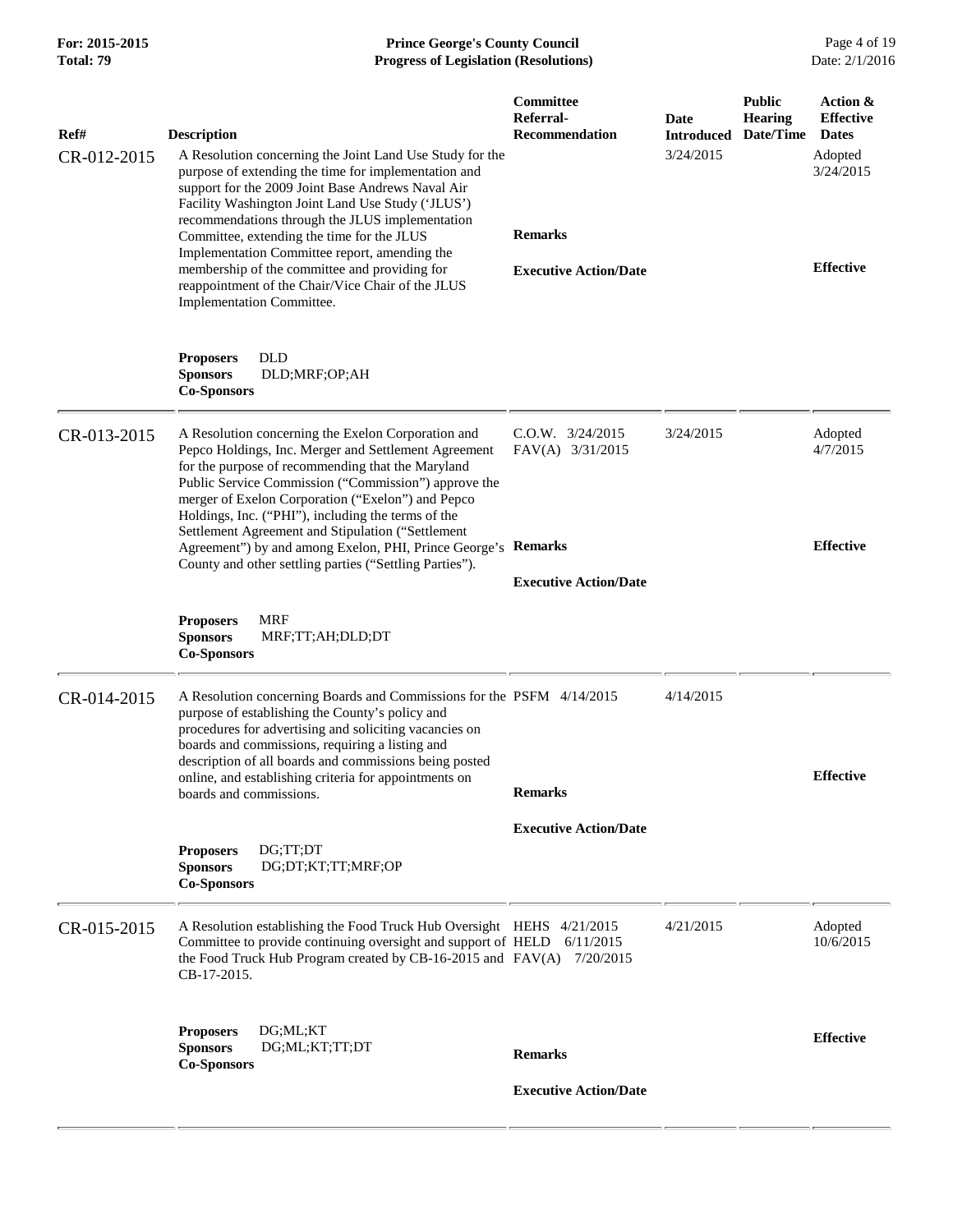**For: 2015-2015 Prince George's County Council** Page 5 of 19<br> **Prince George's County Council** Page 5 of 19<br> **Progress of Legislation (Resolutions)** Date: 2/1/2016 **Total: 79 Progress of Legislation (Resolutions)** 

| Ref#        | <b>Description</b>                                                                                                                                                                                                                                                                                               | Committee<br>Referral-<br><b>Recommendation</b> | Date<br><b>Introduced</b> | <b>Public</b><br><b>Hearing</b><br>Date/Time | Action &<br><b>Effective</b><br><b>Dates</b> |
|-------------|------------------------------------------------------------------------------------------------------------------------------------------------------------------------------------------------------------------------------------------------------------------------------------------------------------------|-------------------------------------------------|---------------------------|----------------------------------------------|----------------------------------------------|
| CR-016-2015 | A Resolution concerning the 2008 Water and Sewer Plan<br>(December 2014 Amendment Cycle) to change the water<br>and sewer category designations within the 2008 Water<br>and Sewer Plan                                                                                                                          | THE 4/28/2015<br>FAV<br>7/16/2015               | 4/28/2015                 | 6/2/2015<br>1:30 PM                          | Adopted<br>7/21/2015                         |
|             | CO. EXEC.<br><b>Proposers</b><br><b>Sponsors</b><br><b>MRF</b>                                                                                                                                                                                                                                                   | <b>Remarks</b>                                  |                           |                                              | <b>Effective</b><br>7/30/2015                |
|             | <b>Co-Sponsors</b>                                                                                                                                                                                                                                                                                               | <b>Executive Action/Date</b>                    |                           |                                              |                                              |
| CR-017-2015 | A Resolution endorsing the \$750,000 loan to Thompson<br>Creek Window Company ("Thompson Creek") from the<br>Maryland Economic Development Assistance Fund<br>("MEDAF") and authorizing a conditional loan from the<br>County's Economic Development Incentive Fund ("EDI<br>Fund") in the amount of \$250,000   | PSFM 4/28/2015<br>FAV 6/4/2015                  | 4/28/2015                 |                                              | Adopted<br>6/16/2015                         |
|             |                                                                                                                                                                                                                                                                                                                  | <b>Remarks</b>                                  |                           |                                              | <b>Effective</b>                             |
|             | CO. EXEC.<br><b>Proposers</b><br><b>Sponsors</b><br>TT;AH;MRF;DLD;DG<br><b>Co-Sponsors</b>                                                                                                                                                                                                                       | <b>Executive Action/Date</b><br>S 6/24/2015     |                           |                                              | 6/16/2015                                    |
| CR-018-2015 | A Resolution amending the Annual Action Plan for<br>Housing and Community Development: FY 2015 for the<br>purpose of reallocating and committing \$850,000 in<br>HOME Investment Partnerships Program ("HOME")<br>funds to a new, eligible activity, the Rainier Manor Phase<br>II senior rental housing project | THE 5/5/2015<br>FAV 6/4/2015                    | 5/5/2015                  | 6/2/2015<br>1:30 PM                          | Adopted<br>6/9/2015                          |
|             |                                                                                                                                                                                                                                                                                                                  | <b>Remarks</b>                                  |                           |                                              | <b>Effective</b>                             |
|             | CO. EXEC.<br><b>Proposers</b><br><b>Sponsors</b><br>TT;ML;AH;DLD;DG;MRF;DT<br><b>Co-Sponsors</b>                                                                                                                                                                                                                 | <b>Executive Action/Date</b><br>S 6/16/2015     |                           |                                              |                                              |
| CR-019-2015 | A Resolution approving the terms and conditions of a<br>Payment in Lieu of Taxes (PILOT) Agreement between<br>Prince George's County and Rainier Manor 2, LP                                                                                                                                                     | PSFM 5/5/2015<br>FAV 6/4/2015                   | 5/5/2015                  |                                              | Adopted<br>6/16/2015                         |
|             | CO. EXEC.<br><b>Proposers</b><br><b>Sponsors</b><br>TT;MRF;DLD;DG;DT<br><b>Co-Sponsors</b>                                                                                                                                                                                                                       | <b>Remarks</b>                                  |                           |                                              | <b>Effective</b><br>6/16/2015                |
|             |                                                                                                                                                                                                                                                                                                                  | <b>Executive Action/Date</b><br>S 6/24/2015     |                           |                                              |                                              |
| CR-020-2015 | A Resolution for the purpose of approving Fiscal Year<br>2016 Operating and Capital Budgets of the Washington<br>Suburban Sanitary Commission and the recommendation<br>of Water and Sewer rates and Ad Valorem Tax Levies for<br>Fiscal Year 2016.                                                              | <b>Remarks</b>                                  | 5/28/2015                 |                                              | Adopted<br>5/28/2015                         |
|             | <b>MRF</b><br><b>Proposers</b><br><b>Sponsors</b><br>MRF;DLD;TT<br><b>Co-Sponsors</b>                                                                                                                                                                                                                            | <b>Executive Action/Date</b>                    |                           |                                              | <b>Effective</b><br>7/1/2015                 |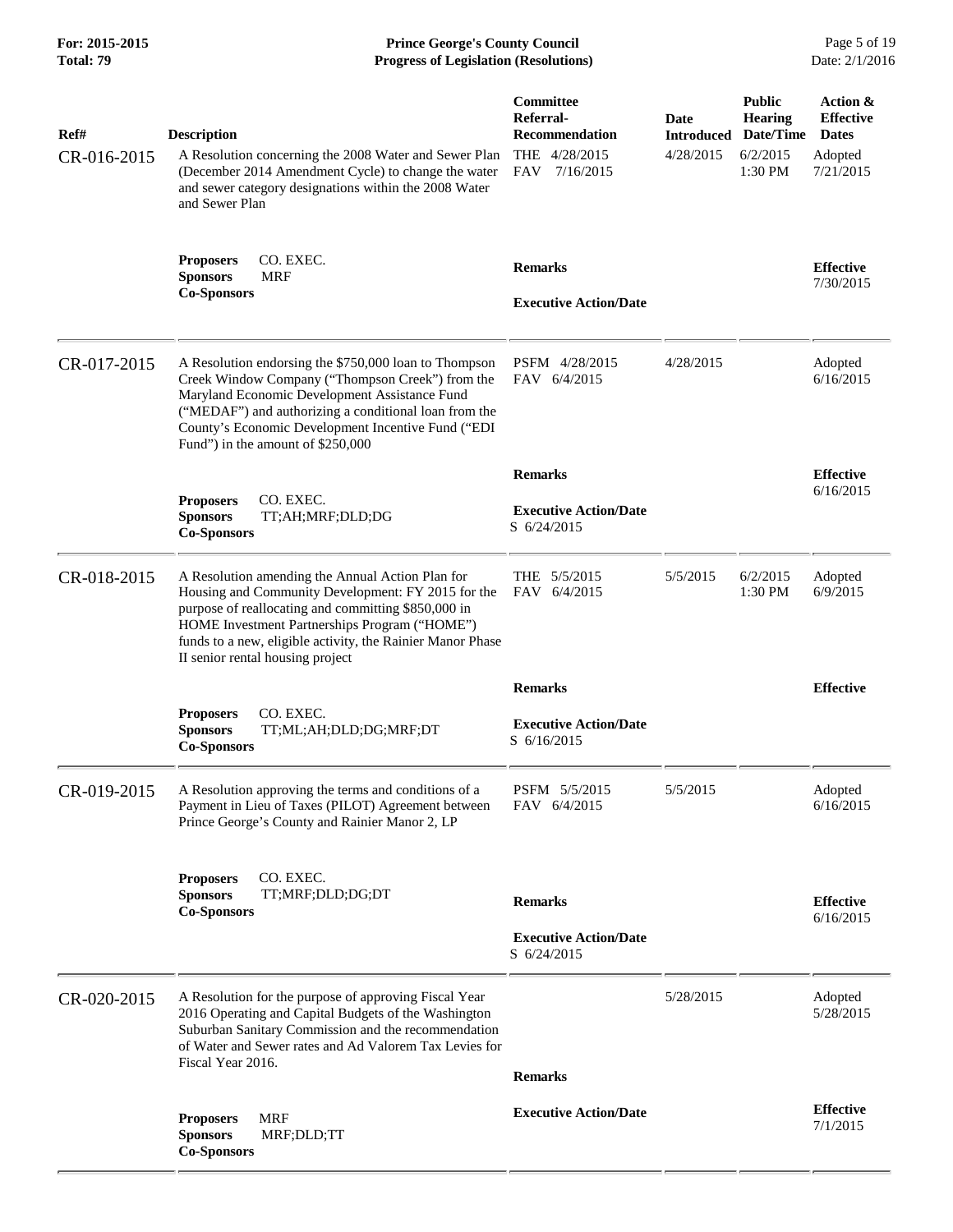**For: 2015-2015 Prince George's County Council** Page 6 of 19<br> **Prince George's County Council** Page 6 of 19<br> **Progress of Legislation (Resolutions)** Date: 2/1/2016 **Total: 79 Progress of Legislation (Resolutions)** 

| Ref#<br>CR-021-2015 | <b>Description</b><br>A Resolution for the purpose of approving the<br>Washington Suburban Sanitary Commission Fiscal Years<br>2016-2021 Capital Improvements Program and FY 2016<br>Capital Budget for Prince George's County for Water and                                     | Committee<br>Referral-<br><b>Recommendation</b> | Date<br><b>Introduced</b><br>5/28/2015 | <b>Public</b><br><b>Hearing</b><br>Date/Time | Action &<br><b>Effective</b><br><b>Dates</b><br>Adopted<br>5/28/2015 |
|---------------------|----------------------------------------------------------------------------------------------------------------------------------------------------------------------------------------------------------------------------------------------------------------------------------|-------------------------------------------------|----------------------------------------|----------------------------------------------|----------------------------------------------------------------------|
|                     | Sewerage.                                                                                                                                                                                                                                                                        | <b>Remarks</b>                                  |                                        |                                              |                                                                      |
|                     | <b>MRF</b><br><b>Proposers</b><br>MRF;TT;DLD<br><b>Sponsors</b><br><b>Co-Sponsors</b>                                                                                                                                                                                            | <b>Executive Action/Date</b>                    |                                        |                                              | <b>Effective</b><br>7/1/2015                                         |
| CR-022-2015         | A Resolution for the purpose of approving the Fiscal Year<br>2016 Washington Suburban Transit Commission<br>Administrative Budget.                                                                                                                                               |                                                 | 5/28/2015                              |                                              | Adopted<br>5/28/2015                                                 |
|                     | <b>MRF</b><br><b>Proposers</b>                                                                                                                                                                                                                                                   | <b>Remarks</b>                                  |                                        |                                              |                                                                      |
|                     | <b>Sponsors</b><br>MRF;TT;DLD;DG;DT<br><b>Co-Sponsors</b>                                                                                                                                                                                                                        | <b>Executive Action/Date</b>                    |                                        |                                              | <b>Effective</b><br>7/1/2015                                         |
| CR-023-2015         | A Resolution for the purpose of approving the Capital<br>Improvement Program of the Revenue Authority of Prince<br>George's County for Fiscal Years 2016-2021, and<br>providing comments on the proposed Operating Budget of<br>the Authority for Fiscal Year 2016.              |                                                 | 5/28/2015                              |                                              | Adopted<br>5/28/2015                                                 |
|                     |                                                                                                                                                                                                                                                                                  | <b>Remarks</b>                                  |                                        |                                              |                                                                      |
|                     | <b>MRF</b><br><b>Proposers</b><br><b>Sponsors</b><br>MRF;DLD;DG;TT;AH<br><b>Co-Sponsors</b>                                                                                                                                                                                      | <b>Executive Action/Date</b>                    |                                        |                                              | <b>Effective</b><br>7/1/2015                                         |
| CR-024-2015         | A Resolution approving the Capital Improvement<br>Program of the Redevelopment Authority of Prince<br>George's County for Fiscal Years 2016-2021, and<br>providing comments on the proposed Operating Budget of<br>the Authority for Fiscal Year 2016.                           |                                                 | 5/28/2015                              |                                              | Adopted<br>5/28/2015                                                 |
|                     |                                                                                                                                                                                                                                                                                  | <b>Remarks</b>                                  |                                        |                                              |                                                                      |
|                     | <b>Proposers</b><br>MRF<br><b>Sponsors</b><br>MRF;TT;AH;DLD;DG;DT<br><b>Co-Sponsors</b>                                                                                                                                                                                          | <b>Executive Action/Date</b>                    |                                        |                                              | <b>Effective</b><br>7/1/2015                                         |
| CR-025-2015         | A Resolution concerning Washington Suburban Sanitary<br>Commission for the purpose of modifying the System<br>Development Charge (SDC) to help finance the capital<br>costs of expanding and augmenting water and sewage<br>systems to accommodate service to subscribers in the |                                                 | 5/28/2015                              |                                              | Adopted<br>5/28/2015                                                 |
|                     | Washington Suburban Sanitary District (WSSD) and to<br>provide a financing mechanism to aid the Washington                                                                                                                                                                       | <b>Remarks</b>                                  |                                        |                                              |                                                                      |
|                     | Suburban Sanitary Commission (Commission) in paying<br>for the capital projects thereof by providing methods and<br>procedures by which the SDC is to be implemented and/or<br>collected                                                                                         | <b>Executive Action/Date</b>                    |                                        |                                              | <b>Effective</b><br>7/1/2015                                         |
|                     |                                                                                                                                                                                                                                                                                  |                                                 |                                        |                                              |                                                                      |

**Proposers** MRF **Sponsors** MRF;TT;DLD **Co-Sponsors**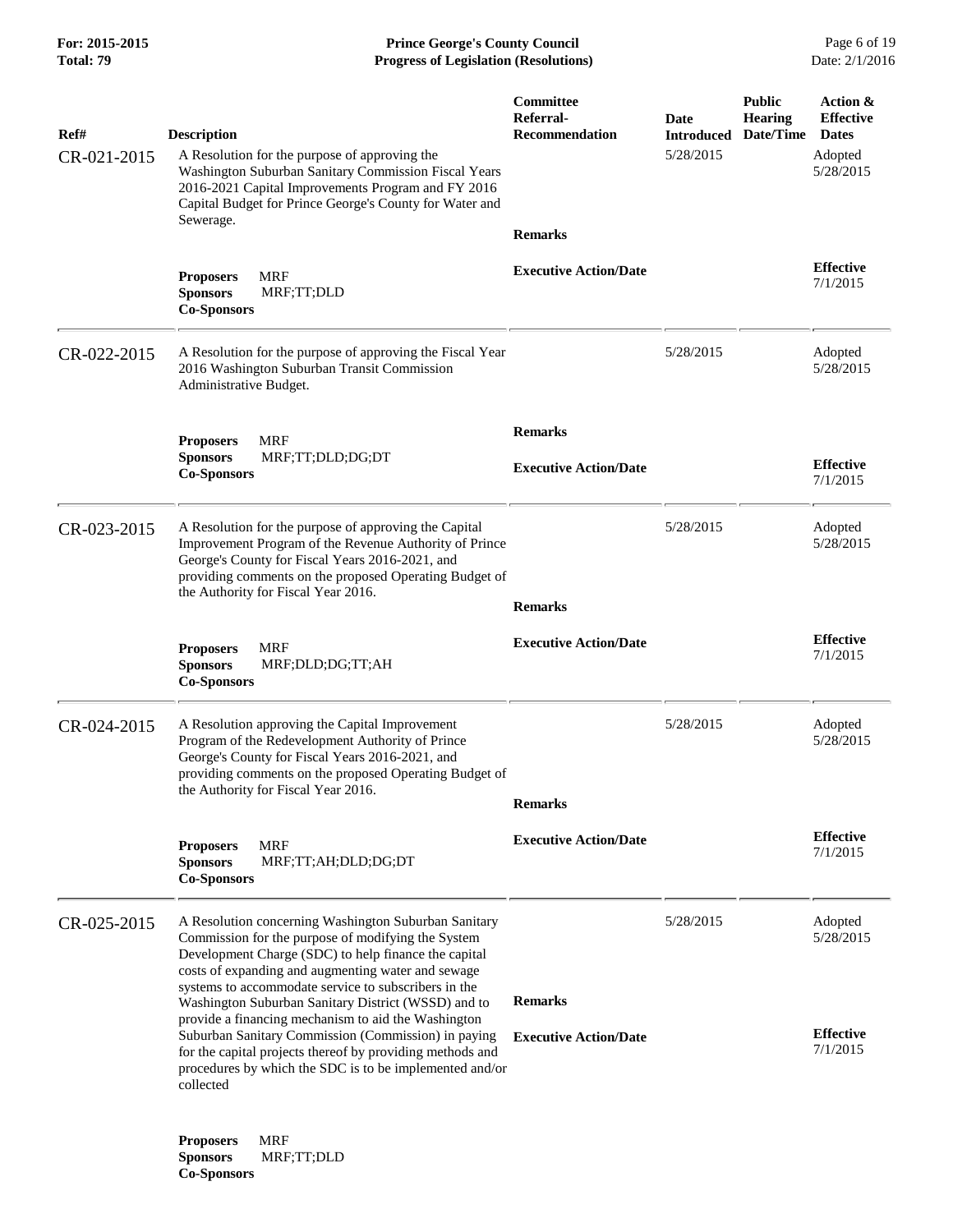**For: 2015-2015 Prince George's County Council** Page 7 of 19<br> **Prince George's County Council** Page 7 of 19<br> **Progress of Legislation (Resolutions)** Date: 2/1/2016 **Total: 79 Progress of Legislation (Resolutions)** 

| Ref#        | <b>Description</b>                                                                                                                                                                                                                                                                                                                                                                              | Committee<br>Referral-<br><b>Recommendation</b> | <b>Date</b><br><b>Introduced</b> | <b>Public</b><br><b>Hearing</b><br>Date/Time | Action &<br><b>Effective</b><br><b>Dates</b> |
|-------------|-------------------------------------------------------------------------------------------------------------------------------------------------------------------------------------------------------------------------------------------------------------------------------------------------------------------------------------------------------------------------------------------------|-------------------------------------------------|----------------------------------|----------------------------------------------|----------------------------------------------|
| CR-026-2015 | A Resolution concerning the Blue Ribbon Commission on C.O.W. 5/28/2015<br>Addressing Prince George's County's Structural Deficit<br>for the purpose of establishing a Blue Ribbon<br>Commission on Addressing Prince George's County's<br>Structural Deficit.                                                                                                                                   | $FAV(A)$ 6/9/2015                               | 5/28/2015                        |                                              | Adopted<br>6/16/2015                         |
|             | DLD;MRF;DG;AH;ML;OP;DT;KT;TT<br><b>Proposers</b><br><b>Sponsors</b><br>DLD;MRF;DG;AH;ML;OP;DT;KT;TT<br><b>Co-Sponsors</b>                                                                                                                                                                                                                                                                       | <b>Remarks</b><br><b>Executive Action/Date</b>  |                                  |                                              | <b>Effective</b>                             |
| CR-027-2015 | A Resolution concerning Supplementary Appropriations<br>of Federal. State and other funds in the amount of<br>\$12,159,893 to the Department of Social Services, Office<br>of the Sheriff, Office of Homeland Security, Circuit<br>Court, Department of Family Services, Police<br>Department, Fire/EMS Department, Department of Public<br>Works and Transportation, Department of Housing and | PSFM 6/9/2015<br>FAV(A) 6/18/2015               | 6/9/2015                         |                                              | Adopted<br>6/23/2015                         |
|             | Community Development, Department of the<br>Environment, Health Department and Department of<br>Corrections.                                                                                                                                                                                                                                                                                    | <b>Remarks</b><br><b>Executive Action/Date</b>  |                                  |                                              | <b>Effective</b><br>6/23/2015                |
|             | <b>Proposers</b><br>CO. EXEC.<br><b>Sponsors</b><br>MRF;AH;DLD<br><b>Co-Sponsors</b>                                                                                                                                                                                                                                                                                                            |                                                 |                                  |                                              |                                              |
| CR-028-2015 | A Resolution concerning Juneteenth National Holiday<br>Campaign and Observance for the purpose of expressing<br>support for the Juneteenth National Holiday Campaign<br>and Observance                                                                                                                                                                                                          |                                                 | 6/9/2015                         |                                              | Adopted<br>6/9/2015                          |
|             |                                                                                                                                                                                                                                                                                                                                                                                                 | <b>Remarks</b>                                  |                                  |                                              |                                              |
|             | DLD<br><b>Proposers</b><br>DLD;KT;TT;MRF;ML;DG;DT;OP;AH<br><b>Sponsors</b><br><b>Co-Sponsors</b>                                                                                                                                                                                                                                                                                                | <b>Executive Action/Date</b>                    |                                  |                                              | <b>Effective</b>                             |
| CR-029-2015 | A Resolution amending the Annual Action Plan for<br>Housing and Community Development: Fiscal Year<br>("FY") 2015 for the purpose of reprogramming and<br>reallocating \$2,000,000.00 in HOME Investment<br>Partnerships ("HOME") Program funds from FY 2008,<br>FY 2009 and FY 2015 Annual Action Plans approved in<br>prior years for a new, eligible activity: Brinkley Hill                 | THE 6/16/2015<br>FAV 7/16/2015                  | 6/16/2015                        | 7/14/2015<br>$1:30$ AM                       | Adopted<br>7/21/2015                         |
|             |                                                                                                                                                                                                                                                                                                                                                                                                 | <b>Remarks</b>                                  |                                  |                                              | <b>Effective</b>                             |
|             | CO. EXEC.<br><b>Proposers</b><br><b>Sponsors</b><br>TT;ML;MRF<br><b>Co-Sponsors</b>                                                                                                                                                                                                                                                                                                             | <b>Executive Action/Date</b><br>S 7/30/2015     |                                  |                                              |                                              |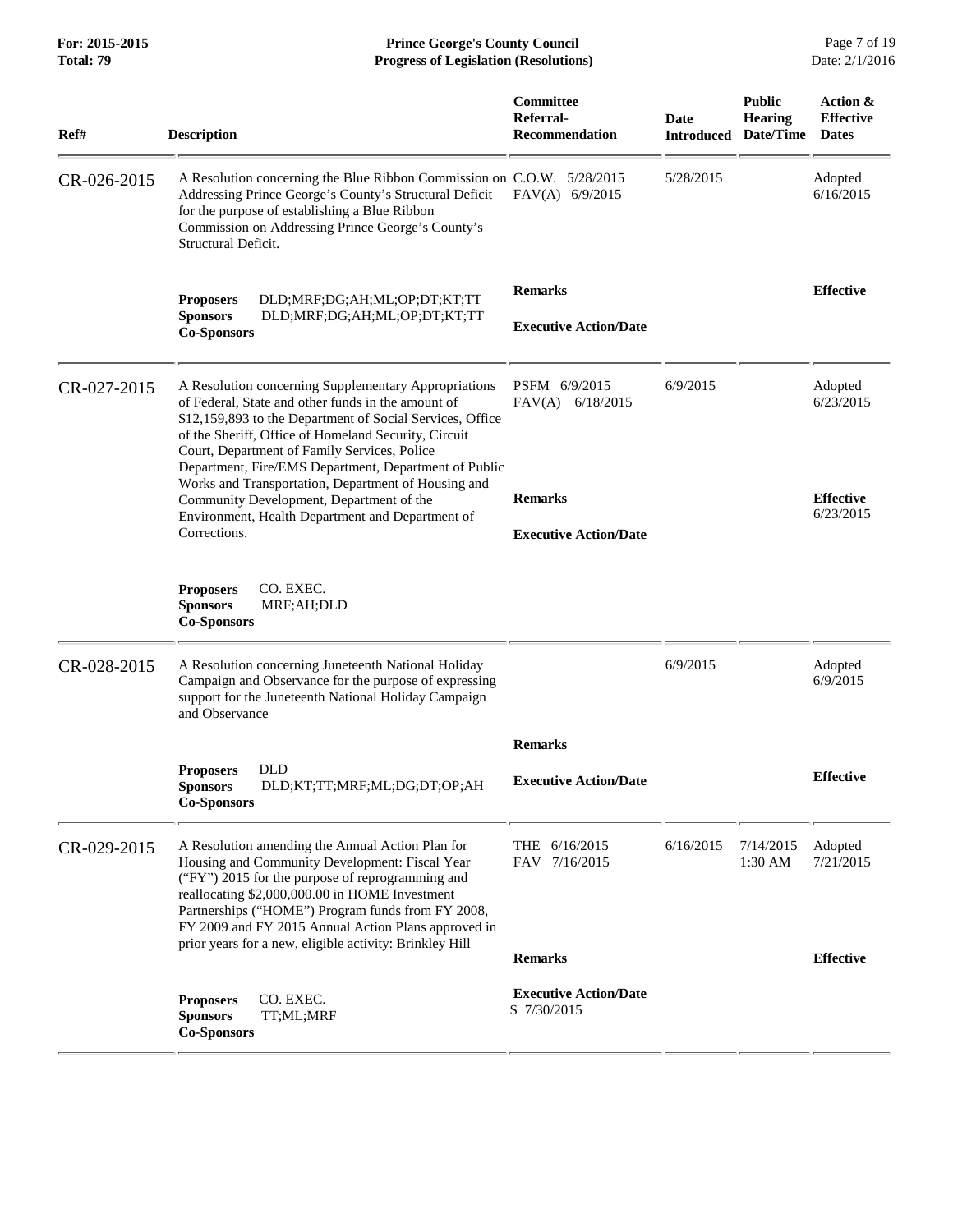# **For: 2015-2015 Prince George's County Council** Page 8 of 19<br> **Prince George's County Council** Page 8 of 19<br> **Progress of Legislation (Resolutions)** Date: 2/1/2016 **Total: 79 Progress of Legislation (Resolutions)**

| Ref#        | <b>Description</b>                                                                                                                                                                                                                                                                                                                                         | Committee<br>Referral-<br><b>Recommendation</b>               | Date<br><b>Introduced</b> | <b>Public</b><br><b>Hearing</b><br>Date/Time | Action &<br><b>Effective</b><br><b>Dates</b> |
|-------------|------------------------------------------------------------------------------------------------------------------------------------------------------------------------------------------------------------------------------------------------------------------------------------------------------------------------------------------------------------|---------------------------------------------------------------|---------------------------|----------------------------------------------|----------------------------------------------|
| CR-030-2015 | A Resolution amending the Annual Action Plan for<br>Housing and Community Development: Fiscal Year<br>("FY") 2015 for the purpose of reprogramming and<br>reallocating \$500,000.00 in HOME Investment<br>Partnerships ("HOME") Program funds from FY 2010,<br>FY 2011, FY 2012, and FY 2013 Annual Action Plans                                           | THE 6/16/2015<br>FAV 7/16/2015                                | 6/16/2015                 | 7/14/2015<br>1:30 PM                         | Adopted<br>7/21/2015                         |
|             | approved in prior years for a new, eligible activity: the<br>Housing Initiative Partnership, Inc. ("HIP") Homes<br>Program                                                                                                                                                                                                                                 | <b>Remarks</b>                                                |                           |                                              | <b>Effective</b>                             |
|             |                                                                                                                                                                                                                                                                                                                                                            | <b>Executive Action/Date</b><br>S 7/30/2015                   |                           |                                              |                                              |
|             | CO. EXEC.<br><b>Proposers</b><br><b>Sponsors</b><br>TT;ML;MRF;DT;DG<br><b>Co-Sponsors</b>                                                                                                                                                                                                                                                                  |                                                               |                           |                                              |                                              |
| CR-031-2015 | A Resolution for the purpose of supporting the reduction<br>of the number of people with mental illnesses in the<br>correctional system.                                                                                                                                                                                                                   |                                                               | 6/16/2015                 |                                              | Adopted<br>6/16/2015                         |
|             |                                                                                                                                                                                                                                                                                                                                                            | <b>Remarks</b>                                                |                           |                                              |                                              |
|             | KT;ML<br><b>Proposers</b><br><b>Sponsors</b><br>KT;ML;TT;MRF;DG;DT;OP<br><b>Co-Sponsors</b>                                                                                                                                                                                                                                                                | <b>Executive Action/Date</b>                                  |                           |                                              | <b>Effective</b>                             |
| CR-032-2015 | A Resolution concerning the Tax Rates for Fiscal Year<br>2016 for the purpose of imposing and levying the tax<br>rates and causing to be raised the amount of taxes required<br>by the budget as finally adopted so as to balance the<br>budget as to proposed income and expenditures for the<br>fiscal year beginning July 1, 2015; and to set forth the | <b>Remarks</b>                                                | 6/23/2015                 |                                              | Adopted<br>6/23/2015                         |
|             | State tax levy and the Stormwater Management District<br>tax levy.                                                                                                                                                                                                                                                                                         | <b>Executive Action/Date</b>                                  |                           |                                              | <b>Effective</b>                             |
|             |                                                                                                                                                                                                                                                                                                                                                            |                                                               |                           |                                              | 7/1/2015                                     |
|             | <b>Proposers</b><br>MRF<br><b>MRF</b><br><b>Sponsors</b><br><b>Co-Sponsors</b>                                                                                                                                                                                                                                                                             |                                                               |                           |                                              |                                              |
| CR-033-2015 | A Resolution approving the terms and conditions of a<br>Payments in Lieu of Taxes ("PILOT") Agreement between FAV 7/16/2015<br>Prince George's County, Maryland and Brinkley Hill<br>Associates, LLC                                                                                                                                                       | PSFM 7/7/2015                                                 | 7/7/2015                  |                                              | Adopted<br>7/21/2015                         |
|             | CO. EXEC.<br><b>Proposers</b><br><b>Sponsors</b><br><b>MRF</b><br><b>Co-Sponsors</b>                                                                                                                                                                                                                                                                       | <b>Remarks</b><br><b>Executive Action/Date</b><br>S 7/30/2015 |                           |                                              | <b>Effective</b><br>7/21/2015                |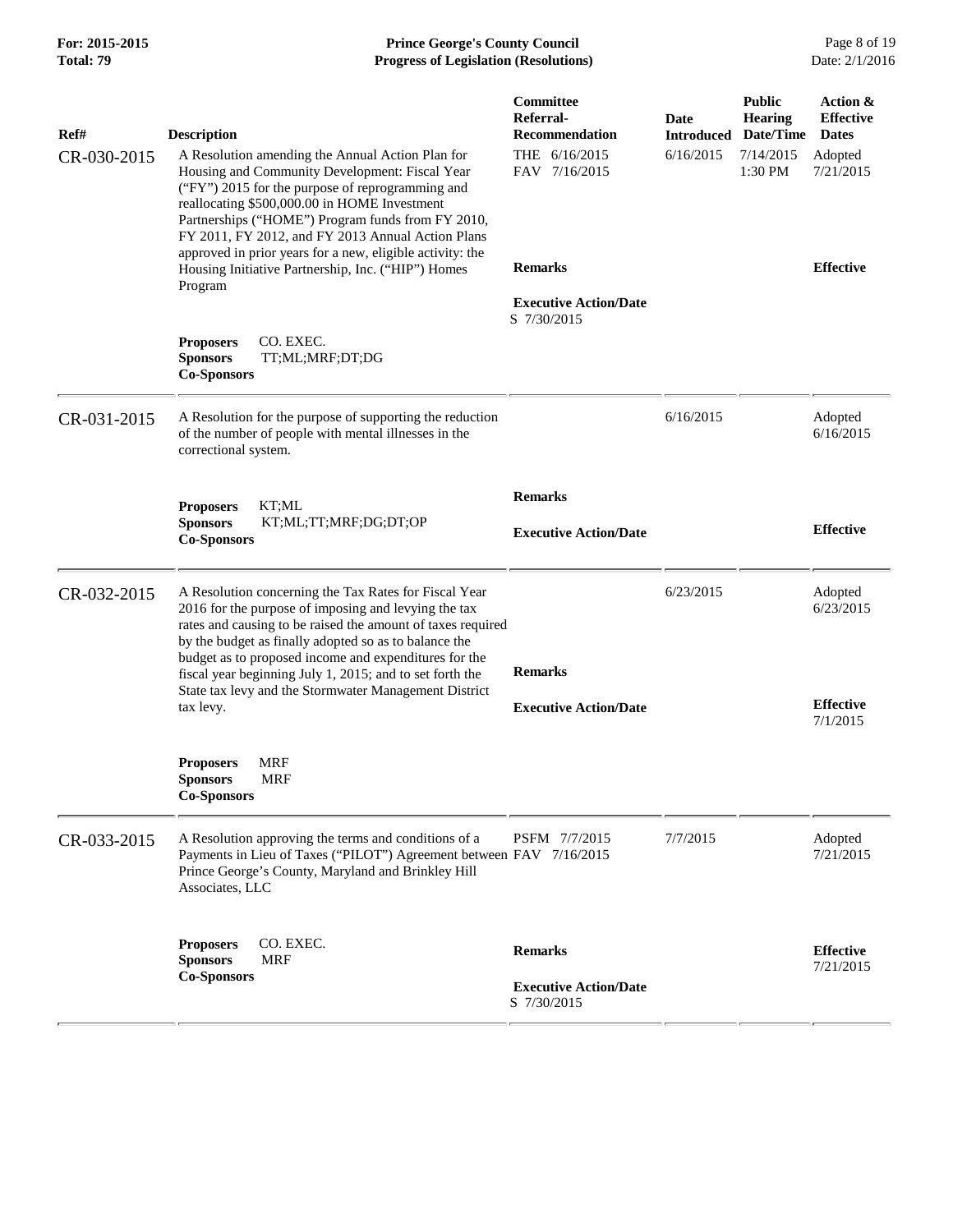**For: 2015-2015 Prince George's County Council** Page 9 of 19<br> **Prince George's County Council** Page 9 of 19<br> **Progress of Legislation (Resolutions)** Date: 2/1/2016 **Total: 79 Progress of Legislation (Resolutions)** 

| Ref#        | <b>Description</b>                                                                                                                                                                                                                                                                                                          | Committee<br>Referral-<br><b>Recommendation</b> | Date<br><b>Introduced</b> | <b>Public</b><br>Hearing<br>Date/Time | Action &<br><b>Effective</b><br><b>Dates</b> |
|-------------|-----------------------------------------------------------------------------------------------------------------------------------------------------------------------------------------------------------------------------------------------------------------------------------------------------------------------------|-------------------------------------------------|---------------------------|---------------------------------------|----------------------------------------------|
| CR-034-2015 | A Resolution concerning the Public Safety Surcharge for<br>the purpose of adjusting the public safety surcharge to<br>reflect changes in inflation for Fiscal Year 2016, as<br>required by State law                                                                                                                        | C.O.W. 7/7/2015<br>FAV 7/14/2015                | 7/7/2015                  |                                       | Adopted<br>7/14/2015                         |
|             | CO. EXEC.<br><b>Proposers</b><br><b>Sponsors</b><br>TT;ML                                                                                                                                                                                                                                                                   | <b>Remarks</b>                                  |                           |                                       | <b>Effective</b><br>7/1/2015                 |
|             | <b>Co-Sponsors</b>                                                                                                                                                                                                                                                                                                          | <b>Executive Action/Date</b>                    |                           |                                       |                                              |
| CR-035-2015 | A Resolution concerning school facilities surcharge for<br>the purpose of adjusting the school facilities surcharge for FAV 7/14/2015<br>inflation for Fiscal Year 2016, as required by State law                                                                                                                           | C.O.W. 7/7/2015                                 | 7/7/2015                  |                                       | Adopted<br>7/14/2015                         |
|             | CO. EXEC.<br><b>Proposers</b><br><b>Sponsors</b><br>TT;ML;DT                                                                                                                                                                                                                                                                | <b>Remarks</b>                                  |                           |                                       | <b>Effective</b>                             |
|             | <b>Co-Sponsors</b>                                                                                                                                                                                                                                                                                                          | <b>Executive Action/Date</b>                    |                           |                                       | 7/1/2015                                     |
| CR-036-2015 | A Resolution concerning the State of Maryland<br>Community Investment Tax Credit Program for the<br>purpose of approving the project submitted by the<br>Housing Initiative Partnership, Inc. ("HIP") to the<br>Maryland Department of Housing and Community                                                                |                                                 | 7/7/2015                  |                                       | Adopted<br>7/7/2015                          |
|             | Development for participation in the Department's<br>Community Investment Tax Credit Program                                                                                                                                                                                                                                | <b>Remarks</b><br><b>Executive Action/Date</b>  |                           |                                       | <b>Effective</b>                             |
|             | DT;DG<br><b>Proposers</b><br>DT;DG;TT;ML<br><b>Sponsors</b><br><b>Co-Sponsors</b>                                                                                                                                                                                                                                           | S 7/8/2015                                      |                           |                                       |                                              |
| CR-037-2015 | A Resolution concerning the State of Maryland<br>Community Investment Tax Credit Program for the<br>purpose of approving the project submitted by Doctors<br>Community Hospital to the Maryland Department of<br>Housing and Community Development for participation in<br>the Department's Community Investment Tax Credit | <b>Remarks</b>                                  | 7/7/2015                  |                                       | Adopted<br>7/7/2015                          |
|             | Program                                                                                                                                                                                                                                                                                                                     | <b>Executive Action/Date</b>                    |                           |                                       | <b>Effective</b>                             |
|             | DG<br><b>Proposers</b><br><b>Sponsors</b><br>DG;TT;ML;AH;MRF;DT;DLD;OP<br><b>Co-Sponsors</b>                                                                                                                                                                                                                                | S 7/8/2015                                      |                           |                                       |                                              |
| CR-038-2015 | A Resolution concerning the M-X-T Zone for the purpose<br>of extending the time for abrogation of certain provisions<br>of Section 27-547 (b) of the Zoning Ordinance.                                                                                                                                                      |                                                 | 7/7/2015                  |                                       | Adopted<br>7/7/2015                          |
|             | <b>DLD</b><br><b>Proposers</b>                                                                                                                                                                                                                                                                                              | <b>Remarks</b>                                  |                           |                                       |                                              |
|             | <b>Sponsors</b><br>DLD<br><b>Co-Sponsors</b>                                                                                                                                                                                                                                                                                | <b>Executive Action/Date</b>                    |                           |                                       | <b>Effective</b>                             |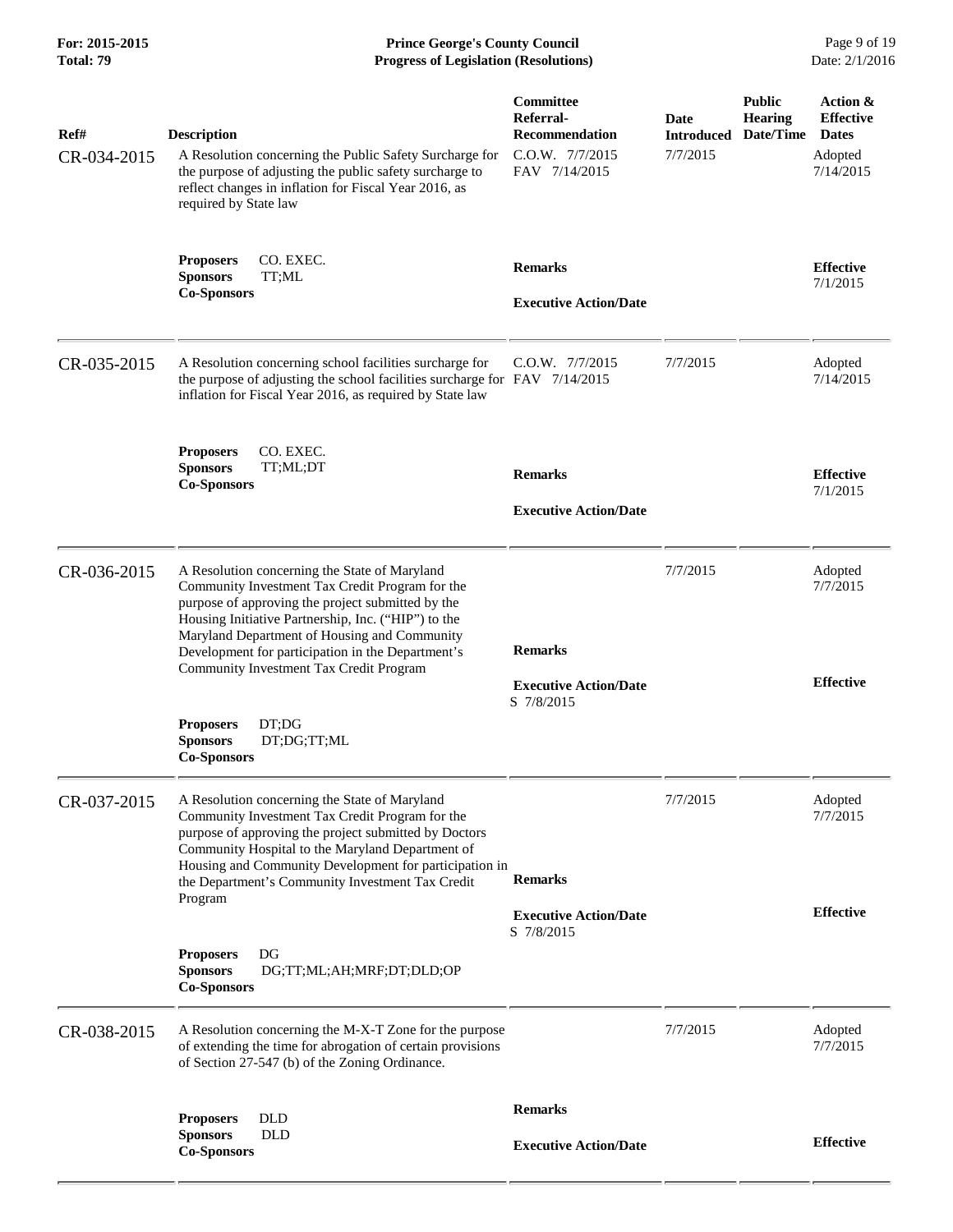| For: 2015-2015<br>Total: 79 | <b>Prince George's County Council</b><br>Date: 2/1/2016<br><b>Progress of Legislation (Resolutions)</b>                                                                                                                                                                                                                                                                                                                                                              |                                                                   |                                               |                                              |                                                                                          |
|-----------------------------|----------------------------------------------------------------------------------------------------------------------------------------------------------------------------------------------------------------------------------------------------------------------------------------------------------------------------------------------------------------------------------------------------------------------------------------------------------------------|-------------------------------------------------------------------|-----------------------------------------------|----------------------------------------------|------------------------------------------------------------------------------------------|
| Ref#<br>CR-039-2015         | <b>Description</b><br>A Resolution concerning the Approval of a Certain<br>Refunding Plan of the Washington Suburban Sanitary<br>Commission for the Issuance of Refunding Bonds and for<br>the purpose of approving the Refunding Plan of the<br>Washington Suburban Sanitary Commission for the<br>refunding of certain bonds of the Washington Suburban<br>Sanitary District through the issuance of General<br>Construction Bonds, General Construction Refunding | Committee<br>Referral-<br><b>Recommendation</b><br><b>Remarks</b> | <b>Date</b><br><b>Introduced</b><br>7/14/2015 | <b>Public</b><br><b>Hearing</b><br>Date/Time | Action &<br><b>Effective</b><br><b>Dates</b><br>Adopted<br>7/14/2015<br><b>Effective</b> |
|                             | Bonds, Water Supply Refunding Bonds, Sewage Disposal S 7/24/2015<br>Refunding Bonds, Water Supply Bonds, Sewage Disposal<br>Bonds and Consolidated Public Improvement Bonds of<br>the Washington Suburban Sanitary District.                                                                                                                                                                                                                                         | <b>Executive Action/Date</b>                                      |                                               |                                              |                                                                                          |
|                             | <b>WSSC</b><br><b>Proposers</b><br><b>TT</b><br><b>Sponsors</b><br><b>Co-Sponsors</b>                                                                                                                                                                                                                                                                                                                                                                                |                                                                   |                                               |                                              |                                                                                          |
| CR-040-2015                 | A Resolution approving regulations promulgated by the<br>County Executive to govern the implementation and<br>administration of the County-located business<br>certification process                                                                                                                                                                                                                                                                                 | PSFM 7/21/2015<br>FAV 9/17/2015                                   | 7/21/2015                                     |                                              | Adopted<br>9/29/2015                                                                     |
|                             | <b>Proposers</b><br>CO. EXEC.<br><b>Sponsors</b><br><b>OP</b><br><b>Co-Sponsors</b>                                                                                                                                                                                                                                                                                                                                                                                  | <b>Remarks</b><br><b>Executive Action/Date</b>                    |                                               |                                              | <b>Effective</b>                                                                         |
| CR-041-2015                 | A Resolution concerning the State of Maryland<br>Community Legacy Program for the purpose of approving<br>the application submitted by the Central Kenilworth<br><b>Avenue Revitalization Community Development</b><br>Corporation to the Maryland Department of Housing and                                                                                                                                                                                         | <b>Remarks</b>                                                    | 7/21/2015                                     |                                              | Adopted<br>7/21/2015                                                                     |
|                             | Community Development for Community Legacy<br>Program funds in the approximate amount of \$98,800.                                                                                                                                                                                                                                                                                                                                                                   | <b>Executive Action/Date</b><br>S 7/30/2015                       |                                               |                                              | <b>Effective</b>                                                                         |
|                             | <b>Proposers</b><br>DG<br><b>Sponsors</b><br>DG;ML;AH;MRF;DT<br><b>Co-Sponsors</b>                                                                                                                                                                                                                                                                                                                                                                                   |                                                                   |                                               |                                              |                                                                                          |
| CR-042-2015                 | A Resolution concerning the State of Maryland<br>Community Investment Tax Credit Program for the<br>purpose of approving the project submitted by Central<br>Kenilworth Avenue Revitalization Community<br>Development Corporation to the Maryland Department of<br>Housing and Community Development for participation in Remarks                                                                                                                                   |                                                                   | 7/21/2015                                     |                                              | Adopted<br>7/21/2015                                                                     |
|                             | the Department's Community Investment Tax Credit<br>Program                                                                                                                                                                                                                                                                                                                                                                                                          | <b>Executive Action/Date</b><br>S 7/30/2015                       |                                               |                                              | <b>Effective</b>                                                                         |
|                             | <b>Proposers</b><br>DG<br><b>Sponsors</b><br>DG;ML;MRF;DLD;DT;AH<br><b>Co-Sponsors</b>                                                                                                                                                                                                                                                                                                                                                                               |                                                                   |                                               |                                              |                                                                                          |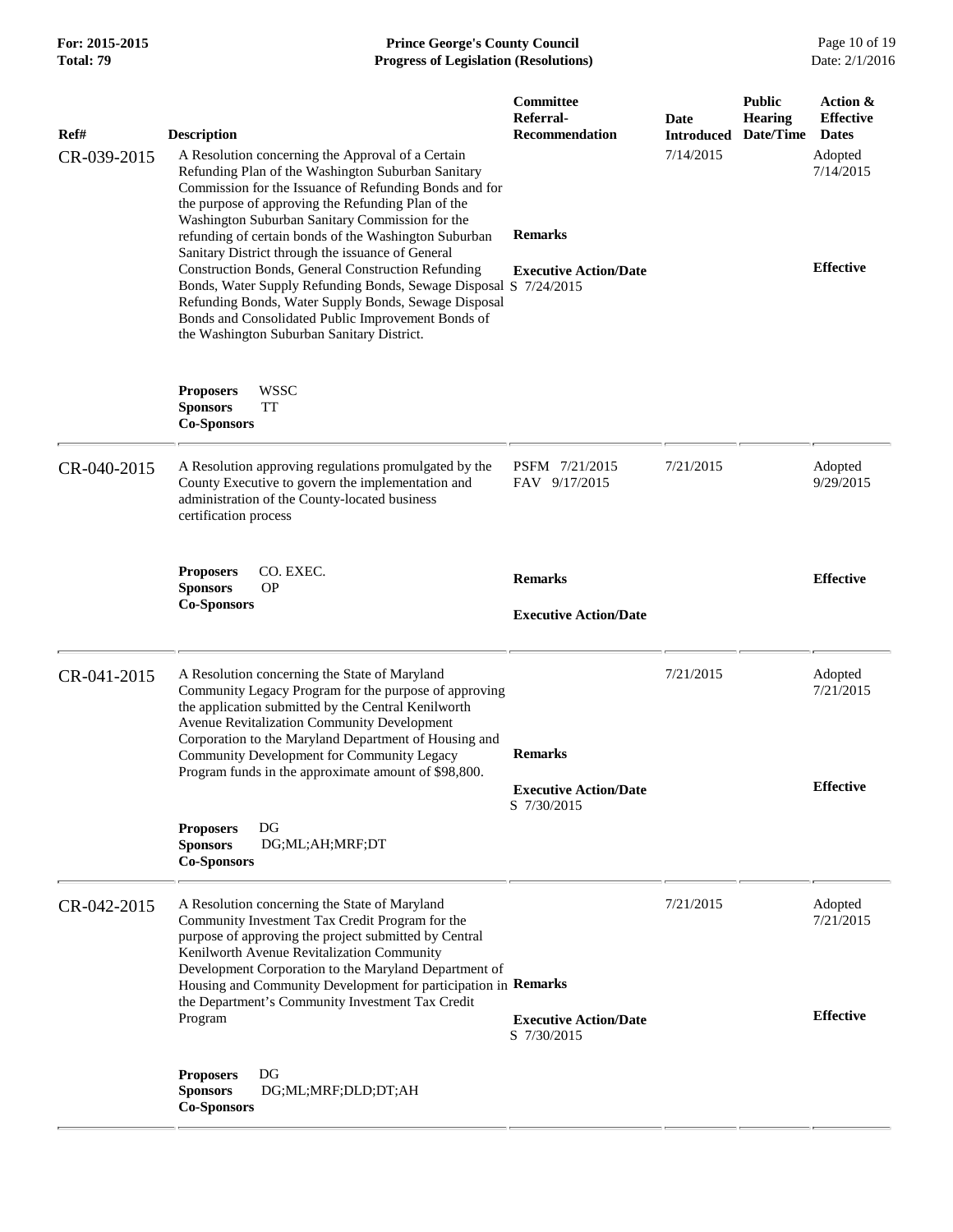#### **For: 2015-2015 Prince George's County Council** Page 11 of 19<br> **Prince George's County Council** Page 11 of 19<br> **Progress of Legislation (Resolutions)** Date: 2/1/2016 **Total: 79 Progress of Legislation (Resolutions)**

| Ref#        | <b>Description</b>                                                                                                                                                                                                                                                                                                                                   | Committee<br>Referral-<br><b>Recommendation</b> | Date<br><b>Introduced</b> | <b>Public</b><br><b>Hearing</b><br>Date/Time | Action &<br><b>Effective</b><br><b>Dates</b> |
|-------------|------------------------------------------------------------------------------------------------------------------------------------------------------------------------------------------------------------------------------------------------------------------------------------------------------------------------------------------------------|-------------------------------------------------|---------------------------|----------------------------------------------|----------------------------------------------|
| CR-043-2015 | A Resolution concerning Crumly-Murray House,<br>Burgdorf House, Compton Bassett Tobacco Barn at<br>Boxwood Hall, and Hawkins Tobacco Barn as Prince<br>George's County Historic Sites, and Broad Creek Historic                                                                                                                                      |                                                 | 7/21/2015                 |                                              | Adopted<br>7/21/2015                         |
|             | District Expansion For the purpose approving the<br>designation of the Crumly-Murray House (76A-044-03),                                                                                                                                                                                                                                             | <b>Remarks</b>                                  |                           |                                              |                                              |
|             | the Burgdorf House (76B-065), the Compton Bassett<br>Tobacco Barn at Boxwood Hall (79-063-13), and the<br>Hawkins Tobacco Barn (85A-086) as Historic Sites in<br>Prince George's County, and to approve the expansion of<br>the boundaries of the Broad Creek Historic District by<br>including Parcel 314 (Tax Map 123, Grid B2)<br>$(80-024-00)$ . | <b>Executive Action/Date</b>                    |                           |                                              | <b>Effective</b>                             |
|             | <b>Proposers</b><br>M-NCPPC<br><b>Sponsors</b><br>MRF;KT;ML;DG;OP<br><b>Co-Sponsors</b>                                                                                                                                                                                                                                                              |                                                 |                           |                                              |                                              |
| CR-044-2015 | A Resolution for the purpose of granting authority to the<br>Purchasing Agent to extend the County's existing<br>Municipal Solid Waste Collections Contracts and to<br>achieve the greatest efficiencies and optimal collection<br>service at a cost savings to the County                                                                           | <b>Remarks</b>                                  | 7/21/2015                 |                                              | Adopted<br>7/21/2015                         |
|             | <b>Proposers</b><br>CO. EXEC.<br><b>Sponsors</b><br>MRF;DLD;DG;AH;DT<br><b>Co-Sponsors</b>                                                                                                                                                                                                                                                           | <b>Executive Action/Date</b>                    |                           |                                              | <b>Effective</b>                             |
| CR-045-2015 | A Resolution concerning the 2008 Water and Sewer Plan<br>(April 2015 Amendment Cycle) to change the water and<br>sewer category designations within the 2008 Water and<br>Sewer Plan                                                                                                                                                                 |                                                 | 9/9/2015                  |                                              | Adopted<br>11/3/2015                         |
|             |                                                                                                                                                                                                                                                                                                                                                      | <b>Remarks</b>                                  |                           |                                              |                                              |
|             | CO. EXEC<br><b>Proposers</b><br>TT<br><b>Sponsors</b><br><b>Co-Sponsors</b>                                                                                                                                                                                                                                                                          | <b>Executive Action/Date</b>                    |                           |                                              | <b>Effective</b><br>11/13/2015               |
| CR-046-2015 | A Resolution for the purpose of approving the application THE 9/9/2015<br>submitted by the Housing Initiative Partnership, Inc.<br>("HIP") to the Maryland Department of Housing and<br>Community Development for Community Legacy<br>Program funds                                                                                                  | FAV 9/17/2015                                   | 9/9/2015                  |                                              | Adopted<br>9/22/2015                         |
|             | CO. EXEC.<br><b>Proposers</b>                                                                                                                                                                                                                                                                                                                        | <b>Remarks</b>                                  |                           |                                              | <b>Effective</b>                             |
|             | ML;AH;TT;MRF;DLD;DG;DT<br><b>Sponsors</b><br><b>Co-Sponsors</b>                                                                                                                                                                                                                                                                                      | <b>Executive Action/Date</b><br>S 9/30/2015     |                           |                                              |                                              |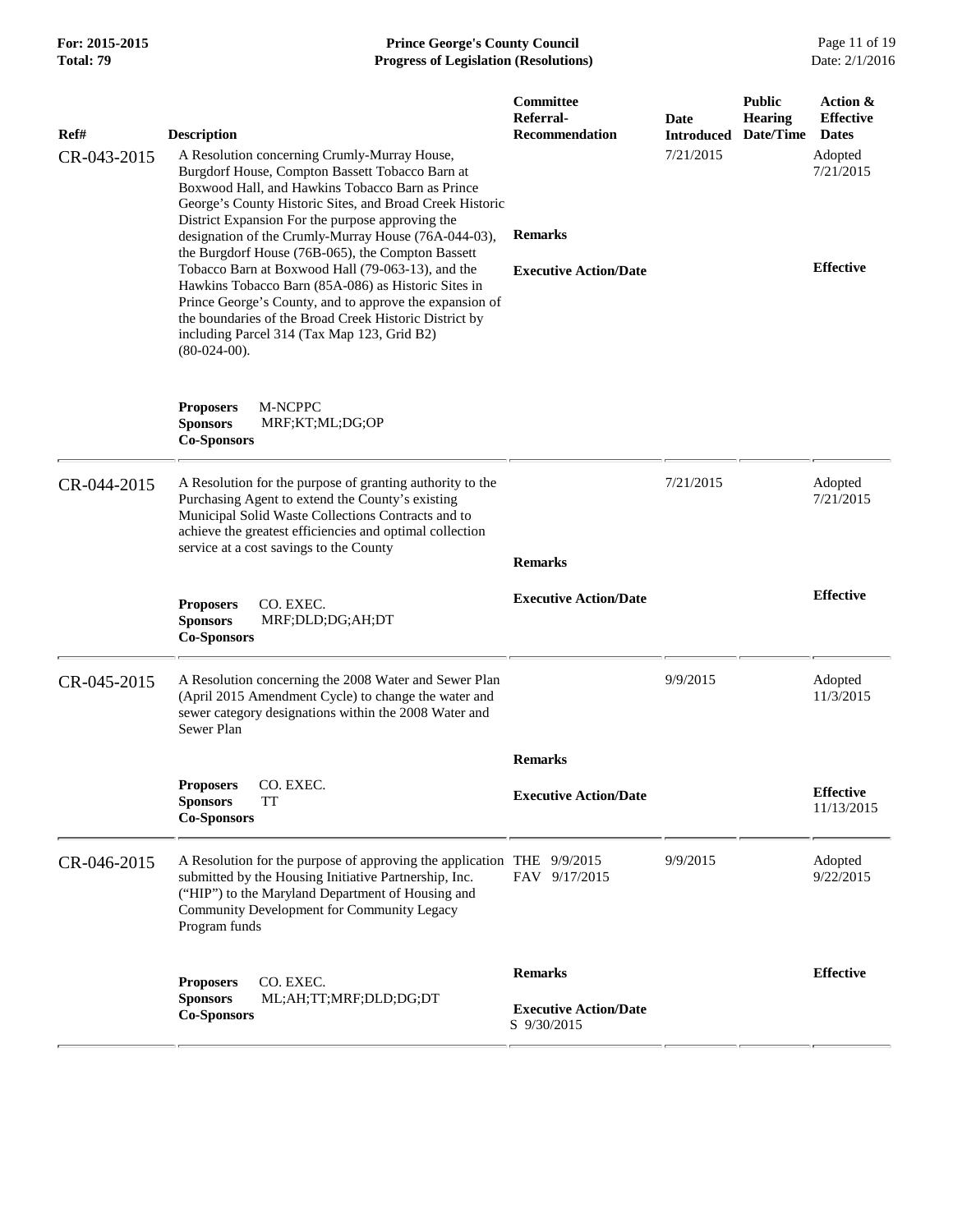## **For: 2015-2015 Prince George's County Council** Page 12 of 19<br> **Prince George's County Council** Page 12 of 19<br> **Progress of Legislation (Resolutions)** Date: 2/1/2016 **Total: 79 Progress of Legislation (Resolutions)**

| Ref#<br>CR-047-2015 | <b>Description</b><br>A Resolution for the purpose of approving the Towson<br>University Foundation, Inc.'s application to the Maryland FAV 9/17/2015<br>Department of Housing and Community Development for<br>participation in the Community Investment Tax Credit<br>("CITC") Program                                                                                                                                                                                                                                                                                                                                                                                                                                                                                                                                                                                                                                                    | Committee<br>Referral-<br><b>Recommendation</b><br>THE 9/9/2015                   | Date<br><b>Introduced</b><br>9/9/2015 | <b>Public</b><br><b>Hearing</b><br>Date/Time | Action &<br><b>Effective</b><br><b>Dates</b><br>Adopted<br>9/22/2015 |
|---------------------|---------------------------------------------------------------------------------------------------------------------------------------------------------------------------------------------------------------------------------------------------------------------------------------------------------------------------------------------------------------------------------------------------------------------------------------------------------------------------------------------------------------------------------------------------------------------------------------------------------------------------------------------------------------------------------------------------------------------------------------------------------------------------------------------------------------------------------------------------------------------------------------------------------------------------------------------|-----------------------------------------------------------------------------------|---------------------------------------|----------------------------------------------|----------------------------------------------------------------------|
|                     | <b>Proposers</b><br>CO. EXEC.<br><b>Sponsors</b><br>MRF<br><b>Co-Sponsors</b>                                                                                                                                                                                                                                                                                                                                                                                                                                                                                                                                                                                                                                                                                                                                                                                                                                                               | <b>Remarks</b><br><b>Executive Action/Date</b>                                    |                                       |                                              | <b>Effective</b>                                                     |
| CR-048-2015         | A Resolution concerning the 2004 Gateway Arts District<br>for Prince George's County - D-D-O Zone - Minor<br>Amendment for the purpose of directing the Planning<br>Board to initiate a minor amendment to the Gateway Arts<br>District D-D-O (Development District Overlay) Zone<br>development district standards of the 2004 Sector Plan<br>and Sectional Map Amendment for the Prince George's<br>County Gateway Arts District concerning freestanding<br>signs in the Traditional Residential Neighborhood<br>character area, to amend the Table of Uses Permitted for<br>the Traditional Residential Neighborhood character area<br>concerning the use, "conversion of a one-family detached<br>dwelling to a building containing up to three dwelling<br>units," and to amend the Table of Uses Permitted to<br>clarify that the use, "Vehicle parts and tire store," is<br>prohibited within the Gateway Arts development district. | <b>Remarks</b><br><b>Executive Action/Date</b>                                    | 9/9/2015                              |                                              | Adopted<br>9/9/2015<br><b>Effective</b>                              |
|                     | <b>Proposers</b><br>DT<br>DT;KT<br><b>Sponsors</b><br><b>Co-Sponsors</b>                                                                                                                                                                                                                                                                                                                                                                                                                                                                                                                                                                                                                                                                                                                                                                                                                                                                    |                                                                                   |                                       |                                              |                                                                      |
| CR-049-2015         | A Resolution amending Salary Schedule X effective July PSFM 9/15/2015<br>1, 2015 through June 30, 2016 for employees covered by FAV 10/1/2015<br>Council 67, American Federation of State, County and<br>Municipal Employees ("AFSCME"), AFL-CIO, and its<br>affiliated Local 241 (School Crossing Guards)                                                                                                                                                                                                                                                                                                                                                                                                                                                                                                                                                                                                                                  |                                                                                   | 9/15/2015                             |                                              | Adopted<br>11/10/2015                                                |
|                     | CO. EXEC.<br><b>Proposers</b><br>TT;KT;MRF;DLD;DG;DT;OP<br><b>Sponsors</b><br><b>Co-Sponsors</b>                                                                                                                                                                                                                                                                                                                                                                                                                                                                                                                                                                                                                                                                                                                                                                                                                                            | <b>Remarks</b><br>Retroactive to July 1,<br>2015.<br><b>Executive Action/Date</b> |                                       |                                              | <b>Effective</b><br>11/10/2015                                       |
| CR-050-2015         | A Resolution amending Salary Schedule A effective July<br>1, 2015 through June 30, 2016 for employees covered by<br>Council 67, American Federation of State, County and<br>Municipal Employees ("AFSCME"), AFL-CIO, and its<br>affiliated Locals 1170, 2462, 2735 and 3389                                                                                                                                                                                                                                                                                                                                                                                                                                                                                                                                                                                                                                                                 | PSFM 9/15/2015<br>FAV 10/1/2015                                                   | 9/15/2015                             |                                              | Adopted<br>11/10/2015                                                |
|                     | CO. EXEC.<br><b>Proposers</b><br><b>Sponsors</b><br>KT;TT;AH;MRF;DG;DT;OP<br><b>Co-Sponsors</b>                                                                                                                                                                                                                                                                                                                                                                                                                                                                                                                                                                                                                                                                                                                                                                                                                                             | <b>Remarks</b><br>Retroactive to July 1,<br>2015.<br><b>Executive Action/Date</b> |                                       |                                              | <b>Effective</b><br>11/10/2015                                       |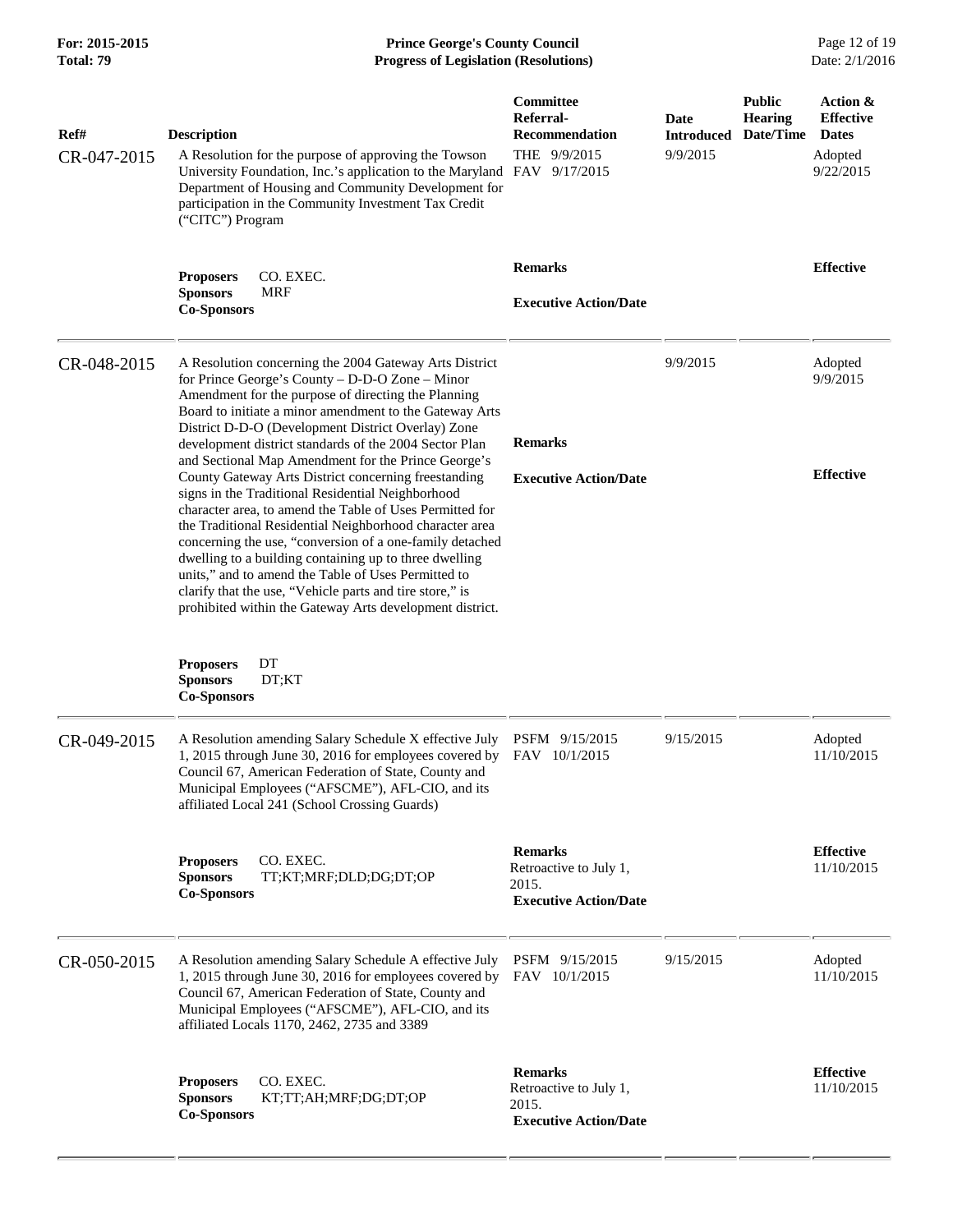**For: 2015-2015 Prince George's County Council** Page 13 of 19<br> **Prince George's County Council** Page 13 of 19<br> **Progress of Legislation (Resolutions)** Date: 2/1/2016 **Total: 79 Progress of Legislation (Resolutions)** 

| Ref#<br>CR-051-2015 | <b>Description</b><br>A Resolution for the purpose of providing that the County THE 9/15/2015<br>will exercise the Right of First Refusal where the owner<br>of a multi-family rental facility of 20 units for more<br>intends to sell said multi-family rental facility                                                                                                      | Committee<br>Referral-<br><b>Recommendation</b><br>FAV 9/24/2015 | Date<br><b>Introduced</b><br>9/15/2015 | <b>Public</b><br><b>Hearing</b><br>Date/Time | Action &<br><b>Effective</b><br><b>Dates</b><br>Adopted<br>10/6/2015 |
|---------------------|-------------------------------------------------------------------------------------------------------------------------------------------------------------------------------------------------------------------------------------------------------------------------------------------------------------------------------------------------------------------------------|------------------------------------------------------------------|----------------------------------------|----------------------------------------------|----------------------------------------------------------------------|
|                     | ML;DT;DG<br><b>Proposers</b><br><b>Sponsors</b><br>ML;DG;DT;TT<br><b>Co-Sponsors</b>                                                                                                                                                                                                                                                                                          | <b>Remarks</b><br><b>Executive Action/Date</b>                   |                                        |                                              | <b>Effective</b><br>11/6/2015                                        |
| CR-052-2015         | A Resolution concerning Statewide Paid Sick and Safe<br>Leave for the purpose of endorsing a Statewide Paid Sick FAV 10/13/2015<br>and Safe Leave Requirement.                                                                                                                                                                                                                | PZED 9/15/2015                                                   | 9/15/2015                              |                                              | Adopted<br>10/20/2015                                                |
|                     | MRF;DLD;AH;TT<br><b>Proposers</b><br><b>Sponsors</b><br>MRF;DLD;AH;TT;DT<br><b>Co-Sponsors</b>                                                                                                                                                                                                                                                                                | <b>Remarks</b><br><b>Executive Action/Date</b>                   |                                        |                                              | <b>Effective</b>                                                     |
| CR-053-2015         | A Resolution expressing the County Council's support for<br>declaring September 22, 2015 as Car Free Day in Prince<br>George's County as part of international mobility week in<br>the Washington, D.C. metropolitan region                                                                                                                                                   |                                                                  | 9/15/2015                              |                                              | Adopted<br>9/15/2015                                                 |
|                     | TT:DG<br><b>Proposers</b><br><b>Sponsors</b><br>TT;DG;KT;MRF;DLD<br><b>Co-Sponsors</b>                                                                                                                                                                                                                                                                                        | <b>Remarks</b><br><b>Executive Action/Date</b>                   |                                        |                                              | <b>Effective</b>                                                     |
| CR-054-2015         | A Resolution concerning a Countywide Resource<br>Conservation Functional Master Plan for the purpose of<br>initiating a Countywide Resource Conservation<br>Functional Master Plan for that portion of the<br>Maryland-Washington Regional District in Prince<br>George's County, Maryland, and approving Goals,<br>Concepts, Guidelines, and a Public Participation Program. | <b>Remarks</b><br><b>Executive Action/Date</b>                   | 9/15/2015                              |                                              | Adopted<br>9/15/2015<br><b>Effective</b>                             |
|                     | M-NCPPC<br><b>Proposers</b><br><b>Sponsors</b><br>MRF<br><b>Co-Sponsors</b>                                                                                                                                                                                                                                                                                                   |                                                                  |                                        |                                              |                                                                      |
| CR-055-2015         | A Resolution approving the terms and conditions of a<br>Payments in Lieu of Taxes ("PILOT") Agreement between FAV 10/1/2015<br>Prince George's County, Maryland and Woodland<br>Springs, L.P.                                                                                                                                                                                 | PSFM 9/22/2015                                                   | 9/22/2015                              |                                              | Adopted<br>10/6/2015                                                 |
|                     | CO. EXEC.<br><b>Proposers</b><br>DLD;MRF<br><b>Sponsors</b><br><b>Co-Sponsors</b>                                                                                                                                                                                                                                                                                             | <b>Remarks</b><br><b>Executive Action/Date</b><br>S 10/8/2015    |                                        |                                              | <b>Effective</b><br>10/6/2015                                        |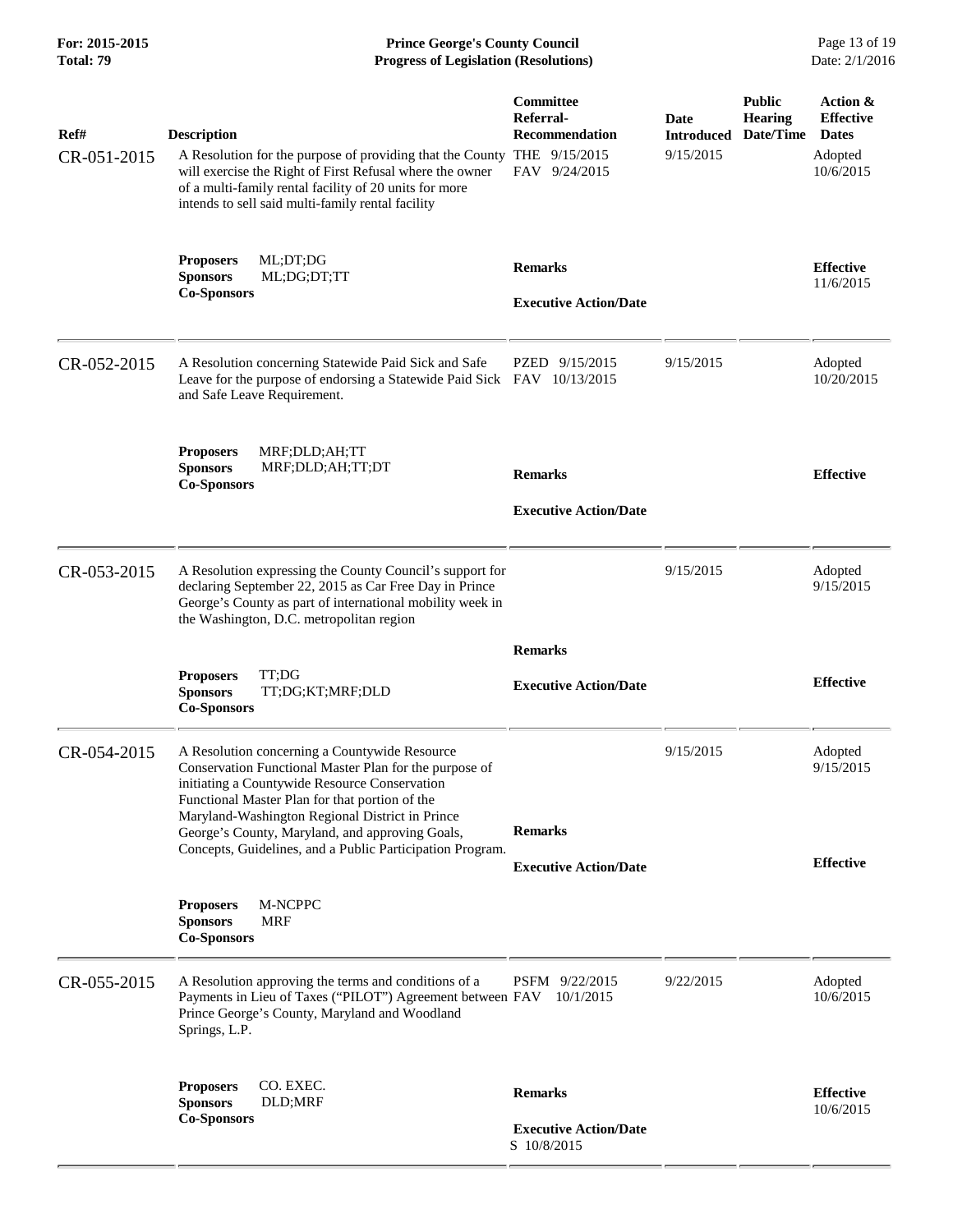| For: 2015-2015<br><b>Total: 79</b> | <b>Prince George's County Council</b><br><b>Progress of Legislation (Resolutions)</b>                                                                                                                                                                                                                                                                                                                                                                                                     |                                                                                               |                                        |                                                                                | Page 14 of 19<br>Date: 2/1/2016                            |
|------------------------------------|-------------------------------------------------------------------------------------------------------------------------------------------------------------------------------------------------------------------------------------------------------------------------------------------------------------------------------------------------------------------------------------------------------------------------------------------------------------------------------------------|-----------------------------------------------------------------------------------------------|----------------------------------------|--------------------------------------------------------------------------------|------------------------------------------------------------|
| Ref#<br>CR-056-2015                | <b>Description</b><br>A Resolution declaring certain parcels of County-owned<br>real property as surplus, and approving the County<br>Executive's plan for disposal of such parcels                                                                                                                                                                                                                                                                                                       | <b>Committee</b><br>Referral-<br><b>Recommendation</b><br>PSFM 9/29/2015<br>FAV(A) 10/29/2015 | Date<br><b>Introduced</b><br>9/29/2015 | <b>Public</b><br><b>Hearing</b><br>Date/Time<br>11/17/2015 Adopted<br>10:00 AM | Action &<br><b>Effective</b><br><b>Dates</b><br>11/17/2015 |
|                                    | CO. EXEC.<br><b>Proposers</b><br><b>Sponsors</b><br><b>DLD</b><br><b>Co-Sponsors</b>                                                                                                                                                                                                                                                                                                                                                                                                      | <b>Remarks</b><br><b>Executive Action/Date</b>                                                |                                        |                                                                                | <b>Effective</b>                                           |
| CR-057-2015                        | A Resolution concerning the Greater Cheverly Sector<br>Plan for the purpose of initiating a new Greater Cheverly<br>Sector Plan and approving Goals, Concepts, Guidelines,<br>and a Public Participation Program for the project.                                                                                                                                                                                                                                                         |                                                                                               | 9/29/2015                              |                                                                                | Adopted<br>9/29/2015                                       |
|                                    | M-NCPPC<br><b>Proposers</b><br><b>Sponsors</b><br>ML;AH;TT;MRF;DLD;DG;DT<br><b>Co-Sponsors</b>                                                                                                                                                                                                                                                                                                                                                                                            | <b>Remarks</b><br><b>Executive Action/Date</b>                                                |                                        |                                                                                | <b>Effective</b><br>9/29/2015                              |
| CR-058-2015                        | A Resolution determining the adequacy of the private<br>right-of-way or easement serving the lot and single-family FAV 10/21/2015<br>dwelling on property owned by Pyles Corporation, and<br>authorizing the issuance of a building permit subject to<br>stated conditions                                                                                                                                                                                                                | PZED 9/29/2015                                                                                | 10/29/2015                             |                                                                                | Adopted<br>10/27/2015                                      |
|                                    | <b>Proposers</b><br><b>MRF</b><br><b>Sponsors</b><br>MRF;DLD;DG;AH<br><b>Co-Sponsors</b>                                                                                                                                                                                                                                                                                                                                                                                                  | <b>Remarks</b><br><b>Executive Action/Date</b>                                                |                                        |                                                                                | <b>Effective</b>                                           |
| CR-059-2015                        | A Resolution for the purpose of amending the Fiscal Year THE 10/6/2015<br>("FY") 2015 Annual Action Plan for Housing and<br>Community Development by restructuring Community<br>Development Block Grant ("CDBG") activities from the<br>FY 2014 and FY 2015 Annual Action Plans                                                                                                                                                                                                           | 10/29/2015<br>FAV                                                                             | 10/6/2015                              |                                                                                | Adopted<br>11/10/2015                                      |
|                                    | CO. EXEC.<br><b>Proposers</b><br><b>Sponsors</b><br>DG;DT;MRF<br><b>Co-Sponsors</b>                                                                                                                                                                                                                                                                                                                                                                                                       | <b>Remarks</b><br><b>Executive Action/Date</b><br>S 11/19/2015                                |                                        |                                                                                | <b>Effective</b>                                           |
| CR-060-2015                        | A Resolution concerning The Maryland-National Capital<br>Park and Planning Commission - Appointment and<br>Geographic Balance for the purpose of approving the<br>appointment of Dorothy F. Bailey as a commissioner of<br>the Prince George's County Planning Board of the<br>Maryland-National Capital Park and Planning<br>Commission, and providing a description and appropriate<br>explanation of the resulting geographic balance in<br>accordance with requirements of State law. | <b>Remarks</b><br><b>Executive Action/Date</b>                                                | 10/20/2015                             |                                                                                | Adopted<br>10/20/2015<br><b>Effective</b>                  |
|                                    | CO. EXEC.<br><b>Proposers</b><br><b>Sponsors</b><br>KT;TT;AH;MRF;DLD;DG;OP<br><b>Co-Sponsors</b>                                                                                                                                                                                                                                                                                                                                                                                          |                                                                                               |                                        |                                                                                |                                                            |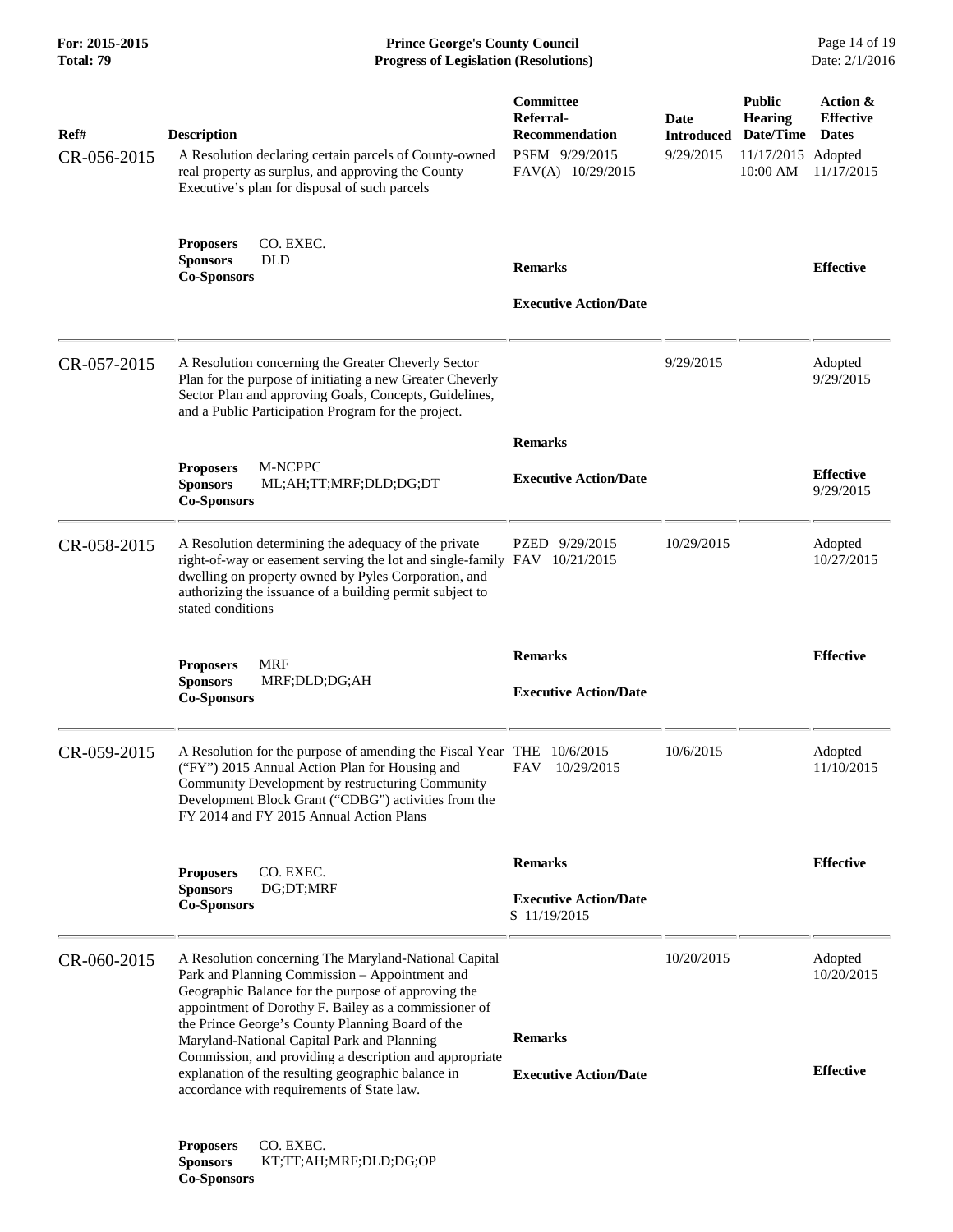| Ref#        | <b>Description</b>                                                                                                                                                                                                                                                                                                                                                                                                                                                                        | Committee<br>Referral-<br><b>Recommendation</b> | Date<br><b>Introduced</b> | <b>Public</b><br><b>Hearing</b><br>Date/Time | Action &<br><b>Effective</b><br><b>Dates</b> |
|-------------|-------------------------------------------------------------------------------------------------------------------------------------------------------------------------------------------------------------------------------------------------------------------------------------------------------------------------------------------------------------------------------------------------------------------------------------------------------------------------------------------|-------------------------------------------------|---------------------------|----------------------------------------------|----------------------------------------------|
| CR-061-2015 | A Resolution concerning The Maryland-National Capital<br>Park and Planning Commission - Appointment and<br>Geographic Balance for the purpose of approving the<br>appointment of Manuel R. Geraldo as a commissioner of<br>the Prince George's County Planning Board of the<br>Maryland-National Capital Park and Planning<br>Commission, and providing a description and appropriate<br>explanation of the resulting geographic balance in<br>accordance with requirements of State law. | <b>Remarks</b><br><b>Executive Action/Date</b>  | 10/20/2015                |                                              | Adopted<br>10/20/2015<br><b>Effective</b>    |
|             | <b>Proposers</b><br>CO. EXEC.<br><b>Sponsors</b><br>KT;TT;AH;MRF;DLD;DG;OP<br><b>Co-Sponsors</b>                                                                                                                                                                                                                                                                                                                                                                                          |                                                 |                           |                                              |                                              |
| CR-062-2015 | A Resolution concerning The Maryland-National Capital<br>Park and Planning Commission - Appointment and<br>Geographic Balance for the purpose of approving the<br>appointment of John P. Shoaff as commissioner of the<br>Prince George's County Planning Board of the<br>Maryland-National Capital Park and Planning<br>Commission, and providing a description and appropriate<br>explanation of the resulting geographic balance in<br>accordance with requirements of State law.      | <b>Remarks</b><br><b>Executive Action/Date</b>  | 10/20/2015                |                                              | Adopted<br>10/20/2015<br><b>Effective</b>    |
|             | <b>Proposers</b><br>CO. EXEC.<br><b>Sponsors</b><br>KT;TT;MRF;DLD;DG;OP<br><b>Co-Sponsors</b>                                                                                                                                                                                                                                                                                                                                                                                             |                                                 |                           |                                              |                                              |
| CR-063-2015 | A Resolution concerning the East Riverdale and Beacon<br>Heights Sector Plan for the purpose of initiating a new<br>East Riverdale and Beacon Heights Sector Plan and<br>approving Goals, Concepts, Guidelines, and a Public<br>Participation Program for the project including a<br>five-month extension to prepare the sector plan.                                                                                                                                                     | <b>Remarks</b>                                  | 10/13/2015                |                                              | Adopted<br>10/13/2015                        |
|             | M-NCPPC<br><b>Proposers</b><br>MRF;AH;KT;DLD;DG<br><b>Sponsors</b><br><b>Co-Sponsors</b>                                                                                                                                                                                                                                                                                                                                                                                                  | <b>Executive Action/Date</b>                    |                           |                                              | <b>Effective</b><br>10/13/2015               |
| CR-064-2015 | A Resolution concerning Conflict Resolution Week for<br>the purpose of expressing the County Council's support<br>for proclaiming October 12-16, 2015 as Conflict<br>Resolution Week in Prince George's County.                                                                                                                                                                                                                                                                           |                                                 | 10/13/2015                |                                              | Adopted<br>10/13/2015                        |
|             |                                                                                                                                                                                                                                                                                                                                                                                                                                                                                           | <b>Remarks</b>                                  |                           |                                              |                                              |
|             | <b>TT</b><br><b>Proposers</b><br><b>Sponsors</b><br>TT;KT;ML;AH;MRF;DLD;DG;DT<br><b>Co-Sponsors</b>                                                                                                                                                                                                                                                                                                                                                                                       | <b>Executive Action/Date</b>                    |                           |                                              | <b>Effective</b>                             |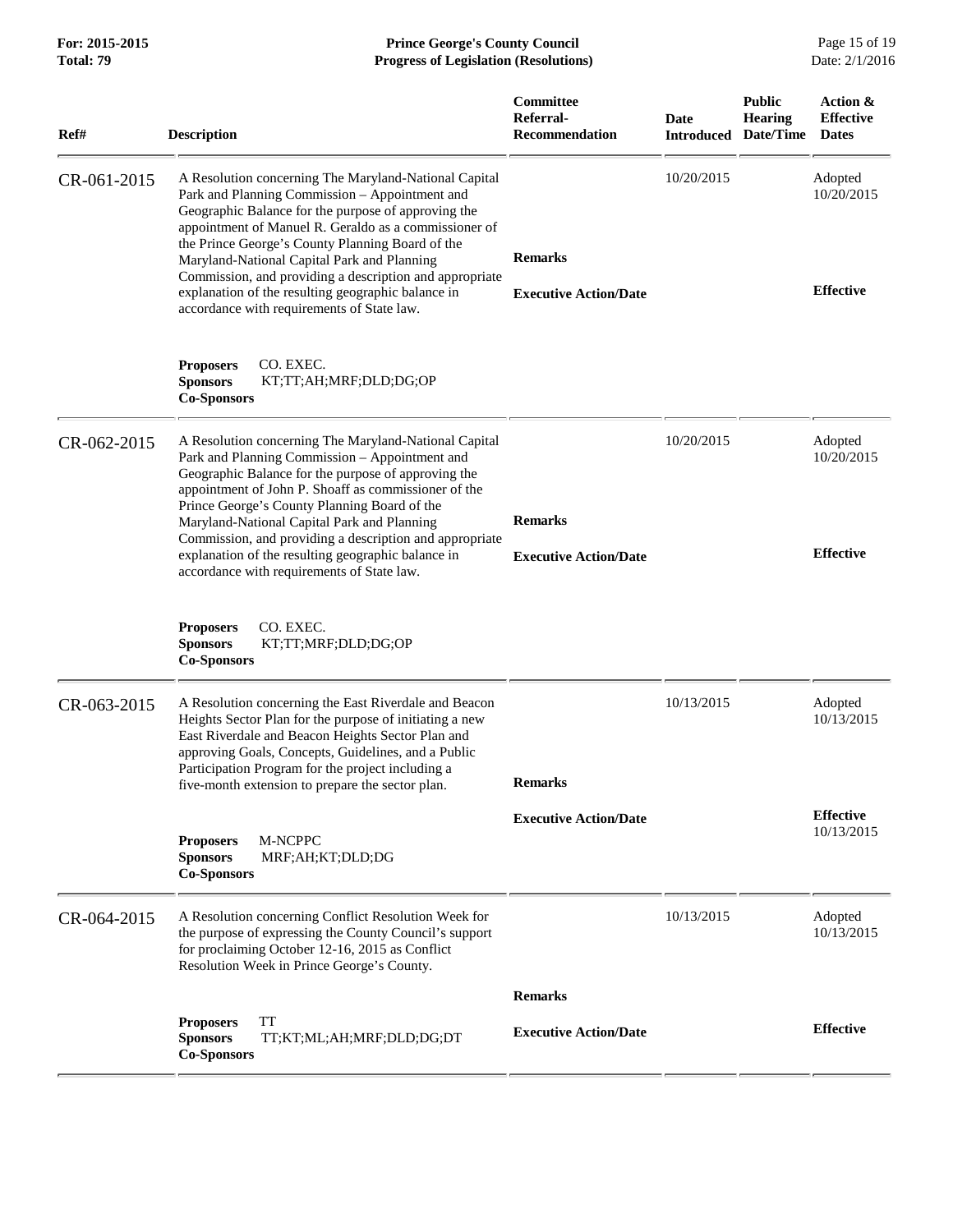**For: 2015-2015 Prince George's County Council** Page 16 of 19<br> **Prince George's County Council** Page 16 of 19<br> **Progress of Legislation (Resolutions)** Date: 2/1/2016 **Total: 79 Progress of Legislation (Resolutions)** 

| Ref#<br>CR-065-2015 | <b>Description</b><br>A Resolution for the purpose of approving the Ivy<br>Community Charities of Prince George's County, Inc.'s<br>application to the Maryland Department of Housing and<br>Community Development for participation in the<br>Community Investment Tax Credit ("CITC") Program                                                                                                  | Committee<br>Referral-<br><b>Recommendation</b><br>THE 10/20/2015<br>FAV(A) 10/29/2015 | Date<br><b>Introduced</b><br>10/20/2015 | <b>Public</b><br><b>Hearing</b><br>Date/Time | Action &<br><b>Effective</b><br><b>Dates</b><br>Adopted<br>11/3/2015 |
|---------------------|--------------------------------------------------------------------------------------------------------------------------------------------------------------------------------------------------------------------------------------------------------------------------------------------------------------------------------------------------------------------------------------------------|----------------------------------------------------------------------------------------|-----------------------------------------|----------------------------------------------|----------------------------------------------------------------------|
|                     | CO. EXEC.<br><b>Proposers</b><br><b>Sponsors</b><br>ML;MRF;DLD;DG;TT;DT;OP;KT<br><b>Co-Sponsors</b>                                                                                                                                                                                                                                                                                              | <b>Remarks</b><br><b>Executive Action/Date</b><br>S 11/13/2015                         |                                         |                                              | <b>Effective</b>                                                     |
| CR-066-2015         | A Resolution concerning the issuance and sale of<br>Economic Development Revenue Bonds in an amount not FAV 10/27/2015<br>to exceed Thirty-Seven Million Five Hundred Thousand<br>Dollars (\$37,500,000)                                                                                                                                                                                         | $C.0.W.$ 10/20/2015                                                                    | 10/20/2015                              |                                              | Adopted<br>10/27/2015                                                |
|                     | CO. EXEC.<br><b>Proposers</b><br>KT;MRF;DLD;OP;DT<br><b>Sponsors</b><br><b>Co-Sponsors</b>                                                                                                                                                                                                                                                                                                       | <b>Remarks</b><br><b>Executive Action/Date</b><br>S 11/3/2015                          |                                         |                                              | <b>Effective</b><br>11/3/2015                                        |
| CR-067-2015         | A Resolution concerning the Maryland-National Capital<br>Park and Planning Commission Approved Fiscal Year<br>2016 Capital Improvements Program for the purpose of<br>approving an amendment to the Prince George's County<br>portion of the approved Fiscal Year 2016 Capital budget<br>for the Department of Parks and Recreation of the                                                       | C.O.W. 10/27/2015<br>FAV 11/3/2015                                                     |                                         | 10/27/2015 11/17/2015 Adopted<br>10:00 AM    | 11/17/2015                                                           |
|                     | Maryland-National Capital Park and Planning<br>Commission in order to develop solar photovoltaic<br>systems and perform other solar-related projects on<br>Commission-owned parkland throughout Prince George's Executive Action/Date<br>County                                                                                                                                                  | <b>Remarks</b>                                                                         |                                         |                                              | <b>Effective</b>                                                     |
|                     | M-NCPPC<br><b>Proposers</b><br>AH;MRF;DT;DLD<br><b>Sponsors</b><br><b>Co-Sponsors</b>                                                                                                                                                                                                                                                                                                            |                                                                                        |                                         |                                              |                                                                      |
| CR-068-2015         | A Resolution concerning State of Maryland Sustainable<br>Communities Program for the purpose of approving the<br>Glassmanor-Oxon Hill Transforming Neighborhoods<br>Initiative Area Sustainable Community application and<br>proposed Action Plan for submission to the Maryland<br>Department of Housing and Community Development for Remarks<br>participation in the Department's Sustainable |                                                                                        | 10/27/2015                              |                                              | Adopted<br>10/27/2015                                                |
|                     | <b>Communities Program</b><br>M-NCPPC<br><b>Proposers</b><br><b>Sponsors</b><br>ML;MRF;DLD;DG;DT;OP;KT<br><b>Co-Sponsors</b>                                                                                                                                                                                                                                                                     | <b>Executive Action/Date</b><br>S 10/27/2015                                           |                                         |                                              | <b>Effective</b>                                                     |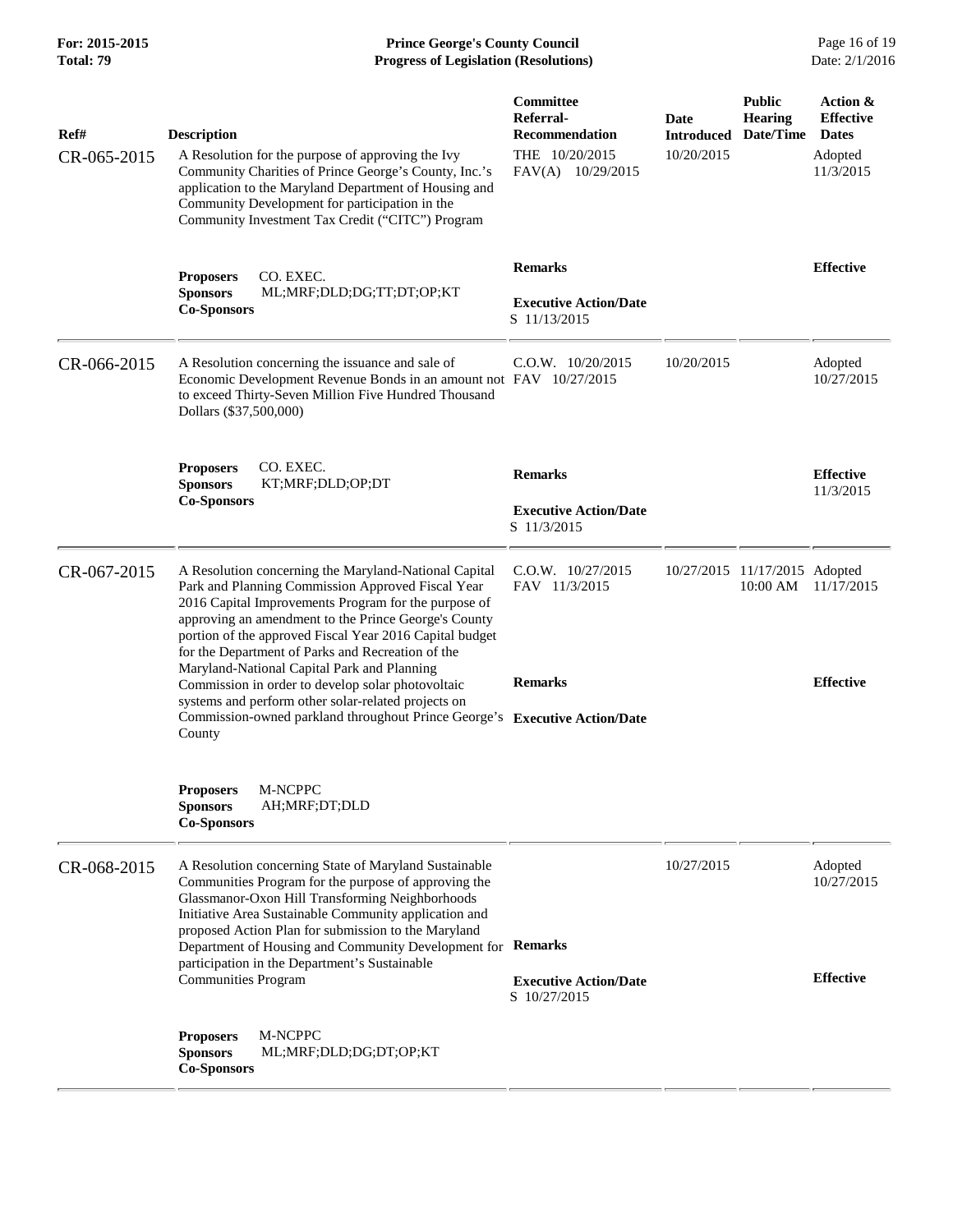**For: 2015-2015 Prince George's County Council** Page 17 of 19<br> **Prince George's County Council** Page 17 of 19<br> **Progress of Legislation (Resolutions)** Date: 2/1/2016 **Total: 79 Progress of Legislation (Resolutions)** 

| Ref#<br>CR-069-2015 | <b>Description</b><br>A Resolution regarding the two hundred thousand dollar<br>(\$200,000) loan to A.M. Briggs, Inc., a subsidiary of<br>Sysco Corporation ("A.M. Briggs") from the Maryland<br>Economic Development Assistance Fund ("MEDAF") and<br>the eighty five thousand dollar (\$85,000) conditional loan<br>from Prince George's County, Maryland (the "County") | Committee<br>Referral-<br>Recommendation<br>PSFM 11/3/2015<br>FAV 11/5/2015 | <b>Date</b><br><b>Introduced</b><br>11/3/2015 | <b>Public</b><br><b>Hearing</b><br>Date/Time | Action &<br><b>Effective</b><br><b>Dates</b><br>Adopted<br>11/10/2015 |
|---------------------|----------------------------------------------------------------------------------------------------------------------------------------------------------------------------------------------------------------------------------------------------------------------------------------------------------------------------------------------------------------------------|-----------------------------------------------------------------------------|-----------------------------------------------|----------------------------------------------|-----------------------------------------------------------------------|
|                     | CO. EXEC.<br><b>Proposers</b><br><b>Sponsors</b><br>TT;MRF;ML;DLD;DG;DT<br><b>Co-Sponsors</b>                                                                                                                                                                                                                                                                              | <b>Remarks</b><br><b>Executive Action/Date</b><br>S 11/19/2015              |                                               |                                              | <b>Effective</b><br>11/10/2015                                        |
| CR-070-2015         | A Resolution regarding the eight hundred forty thousand<br>dollar (\$840,000) loan to Aquilent, Inc. ("Aquilent") from FAV 11/5/2015<br>the Maryland Economic Development Assistance Fund<br>("MEDAF") and the two hundred fifty thousand dollar<br>(\$250,000) conditional loan from Prince George's<br>County, Maryland (the "County")                                   | PSFM 11/3/2015                                                              | 11/3/2015                                     |                                              | Adopted<br>11/10/2015                                                 |
|                     |                                                                                                                                                                                                                                                                                                                                                                            | <b>Remarks</b>                                                              |                                               |                                              | <b>Effective</b>                                                      |
|                     | CO. EXEC.<br><b>Proposers</b><br>TT;ML;MRF;DLD;DG;DT<br><b>Sponsors</b><br><b>Co-Sponsors</b>                                                                                                                                                                                                                                                                              | <b>Executive Action/Date</b><br>S 11/19/2015                                |                                               |                                              | 11/10/2015                                                            |
| CR-071-2015         | A Resolution for the purpose of approving The<br>Foundation Schools, Inc.'s application to the Maryland<br>Department of Housing and Community Development for<br>participation in the Community Investment Tax Credit<br>("CITC") Program                                                                                                                                 | THE 11/3/2015<br>FAV 11/12/2015                                             | 11/3/2015                                     |                                              | Adopted<br>11/17/2015                                                 |
|                     |                                                                                                                                                                                                                                                                                                                                                                            | <b>Remarks</b>                                                              |                                               |                                              | <b>Effective</b>                                                      |
|                     | CO. EXEC.<br><b>Proposers</b><br><b>Sponsors</b><br>TT;ML;MRF;DLD;DG;DT<br><b>Co-Sponsors</b>                                                                                                                                                                                                                                                                              | <b>Executive Action/Date</b>                                                |                                               |                                              |                                                                       |
| CR-072-2015         | A Resolution concerning Supplementary Appropriations PSFM 11/3/2015<br>of Federal, State and other funds in the amount of<br>\$1,241,055.00 to the Department of Social Services, the<br>Department of Family Services, the Health Department,<br>and the Department of Public Works and Transportation                                                                    | FAV 11/5/2015                                                               | 11/3/2015                                     |                                              | Adopted<br>11/10/2015                                                 |
|                     | CO. EXEC.<br><b>Proposers</b><br>KT;TT;ML;MRF;DLD;DG;DT<br><b>Sponsors</b><br><b>Co-Sponsors</b>                                                                                                                                                                                                                                                                           | <b>Remarks</b><br><b>Executive Action/Date</b>                              |                                               |                                              | <b>Effective</b><br>11/10/2015                                        |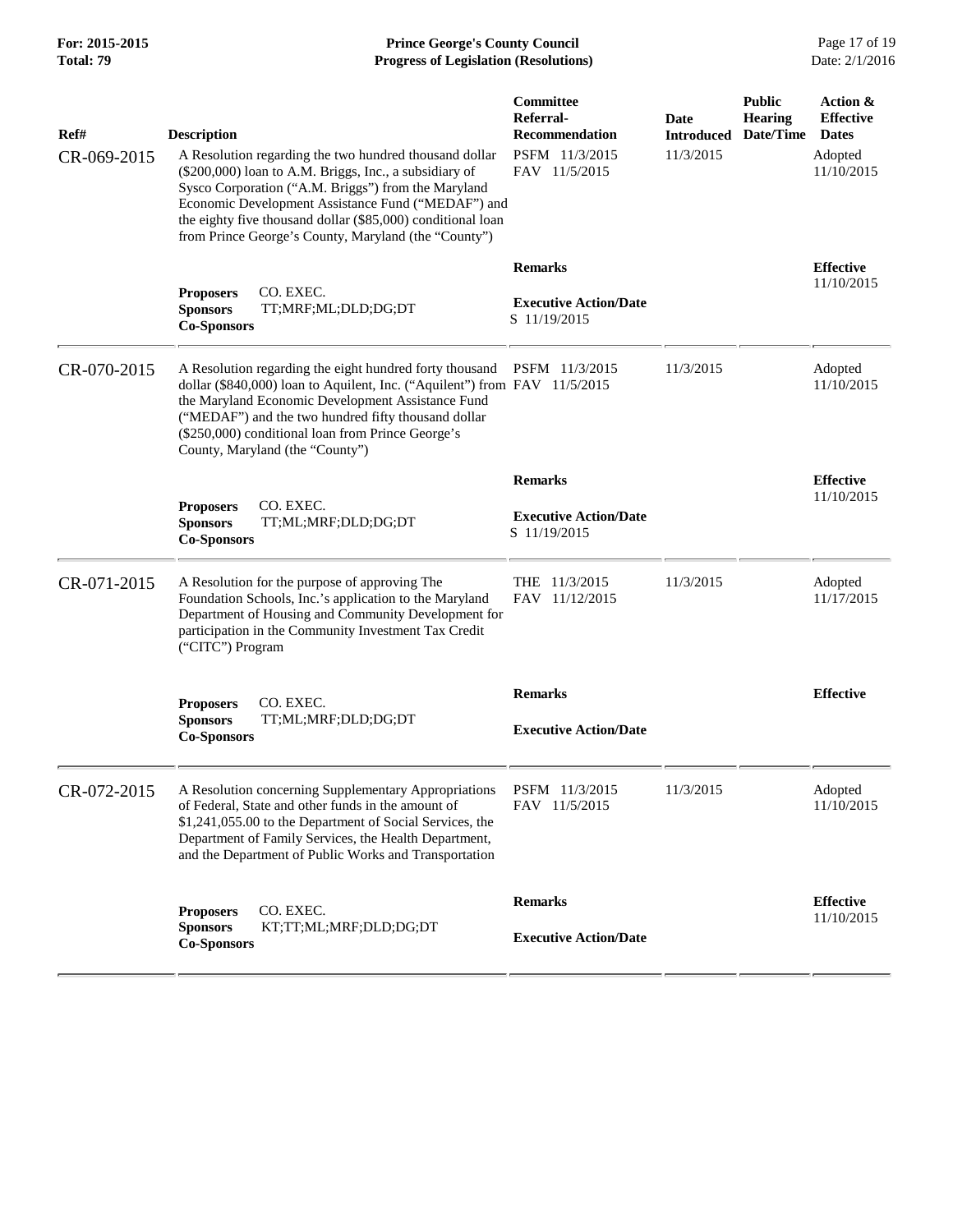#### **For: 2015-2015 Prince George's County Council** Page 18 of 19<br> **Prince George's County Council** Page 18 of 19<br> **Progress of Legislation (Resolutions)** Date: 2/1/2016 **Total: 79 Progress of Legislation (Resolutions)**

| Ref#        | <b>Description</b>                                                                                                                                                                                                                                                                                                                                                                                            | Committee<br>Referral-<br><b>Recommendation</b> | Date<br><b>Introduced</b> | <b>Public</b><br><b>Hearing</b><br>Date/Time | Action &<br><b>Effective</b><br><b>Dates</b> |
|-------------|---------------------------------------------------------------------------------------------------------------------------------------------------------------------------------------------------------------------------------------------------------------------------------------------------------------------------------------------------------------------------------------------------------------|-------------------------------------------------|---------------------------|----------------------------------------------|----------------------------------------------|
| CR-073-2015 | A Resolution concerning Supplementary Appropriations<br>of Federal, State and other funds in the amount of<br>\$4,848,570.00 to the Department of Social Services, the<br>Circuit Court for Prince George's County, the Department<br>of Family Services, the Department of Corrections, the<br>Office of Community Relations, the Police Department,<br>the Health Department, the Department of Housing and | PSFM 11/3/2015<br>FAV 11/5/2015                 | 11/3/2015                 |                                              | Adopted<br>11/10/2015                        |
|             | Community Development and the Fire/EMS Department                                                                                                                                                                                                                                                                                                                                                             | <b>Remarks</b>                                  |                           |                                              | <b>Effective</b><br>11/10/2015               |
|             | CO. EXEC.<br><b>Proposers</b><br><b>Sponsors</b><br>KT;TT;ML;MRF;DLD;AH;DG;DT<br><b>Co-Sponsors</b>                                                                                                                                                                                                                                                                                                           | <b>Executive Action/Date</b>                    |                           |                                              |                                              |
| CR-074-2015 | A Resolution concerning the Maryland Department of<br>Housing and Community Development Nonprofit<br>Assistance Fund for the purpose of approving the Project<br>and application submitted by Champ House Recovery Inc.<br>to the Maryland Department of Housing and Community<br>Development for Nonprofit Assistance Funds in the<br>amount of \$50,000 for its Roof Renovation Project.                    | THE 11/10/2015<br>FAV 11/12/2015                | 11/10/2015                |                                              | Adopted<br>11/17/2015                        |
|             |                                                                                                                                                                                                                                                                                                                                                                                                               | <b>Remarks</b>                                  |                           |                                              | <b>Effective</b>                             |
|             | <b>TT</b><br><b>Proposers</b><br><b>Sponsors</b><br>TT;MRF;DLD;DG<br><b>Co-Sponsors</b>                                                                                                                                                                                                                                                                                                                       | <b>Executive Action/Date</b><br>S 11/18/2015    |                           |                                              |                                              |
| CR-075-2015 | A resolution establishing spending control limits on the<br>Fiscal Year 2017 Water and Sewer Operating and Capital<br>Budgets of the Washington Suburban Sanitary<br>Commission (WSSC).                                                                                                                                                                                                                       |                                                 | 11/3/2015                 |                                              | Adopted<br>11/3/2015                         |
|             |                                                                                                                                                                                                                                                                                                                                                                                                               | <b>Remarks</b>                                  |                           |                                              |                                              |
|             | <b>MRF</b><br><b>Proposers</b><br><b>Sponsors</b><br>MRF<br><b>Co-Sponsors</b>                                                                                                                                                                                                                                                                                                                                | <b>Executive Action/Date</b>                    |                           |                                              | <b>Effective</b>                             |
| CR-076-2015 | A Resolution concerning the Transfer of Development<br>Rights (TDR) Work Group for the purpose of amending<br>the membership of and extending the reporting date for<br>the TDR Work Group.                                                                                                                                                                                                                   |                                                 | 11/3/2015                 |                                              | Adopted<br>11/3/2015                         |
|             |                                                                                                                                                                                                                                                                                                                                                                                                               | <b>Remarks</b>                                  |                           |                                              |                                              |
|             | <b>MRF</b><br><b>Proposers</b><br><b>Sponsors</b><br>MRF;TT;ML;DLD;DG<br><b>Co-Sponsors</b>                                                                                                                                                                                                                                                                                                                   | <b>Executive Action/Date</b>                    |                           |                                              | <b>Effective</b>                             |
| CR-077-2015 | A Resolution concerning Municipal Annexation for the<br>purpose of waiving, in accordance with State law, the<br>five-year restriction on municipal zoning and<br>development of annexed land and approving the proposed<br>development of land annexed by the City of Laurel with                                                                                                                            |                                                 | 11/10/2015                |                                              | Adopted<br>11/10/2015                        |
|             | substantially different uses, or at a substantially higher                                                                                                                                                                                                                                                                                                                                                    | <b>Remarks</b>                                  |                           |                                              |                                              |
|             | density, than could be granted for the development<br>pursuant to its pre-annexation zoning classification of the Executive Action/Date<br>property                                                                                                                                                                                                                                                           |                                                 |                           |                                              | <b>Effective</b>                             |